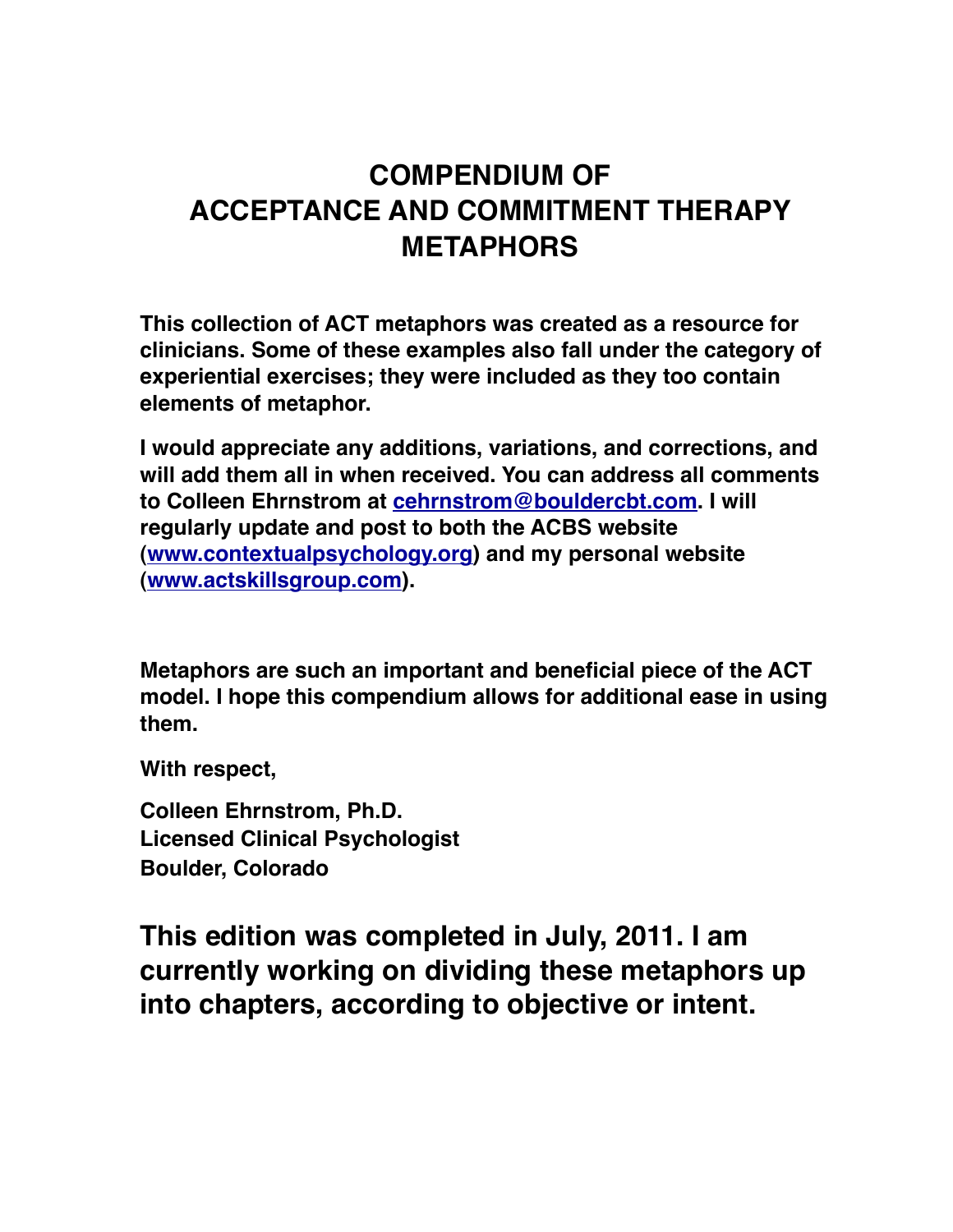|  |  |  | <b>TABLE OF CONTENTS</b> |
|--|--|--|--------------------------|
|--|--|--|--------------------------|

| <b>Alphabet Soup</b>                                | 6  |
|-----------------------------------------------------|----|
| <b>Argyle Socks</b>                                 | 6  |
| <b>Bad Cup</b>                                      | 6  |
| <b>Battlefield</b>                                  | 7  |
| <b>Beachball</b>                                    | 7  |
| <b>Becoming a Lawyer for your Family Traditions</b> | 7  |
| <b>Box Full of Stuff</b>                            | 7  |
| <b>Bubble in the Road</b>                           | 8  |
| <b>Bullseye</b>                                     | 9  |
| <b>Chessboard</b>                                   | 9  |
| <b>Chinese Handcuffs/Finger Trap</b>                | 10 |
| <b>Creating the Road Map</b>                        | 10 |
| <b>Dead Man's Goals</b>                             | 10 |
| <b>Dirty Cup</b>                                    | 10 |
| <b>Dropping Anchor (Opioid Substitution)</b>        | 10 |
| <b>Emperor Moth</b>                                 | 11 |
| <b>Expanding Balloon</b>                            | 11 |
| <b>Feedback Screech</b>                             | 12 |
| <b>Finding a Place to Sit</b>                       | 12 |
| <b>Fishhook</b>                                     | 13 |
| <b>Fish in the Water</b>                            | 13 |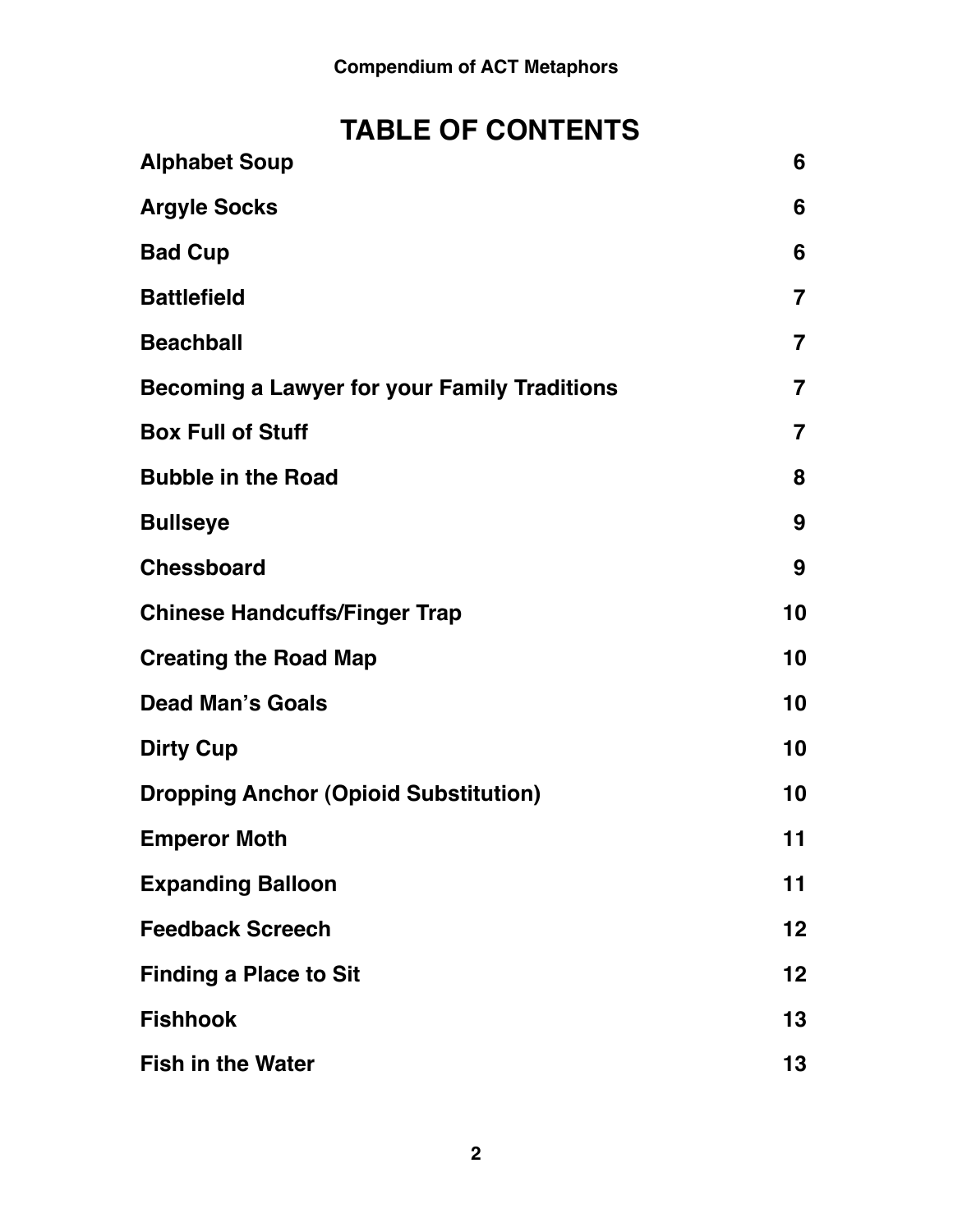| <b>Fish Swimming in Our Thoughts</b>       | 13 |
|--------------------------------------------|----|
| <b>Flyfishing</b>                          | 13 |
| Gardening                                  | 14 |
| <b>Google Earth/Helicopter View</b>        | 14 |
| <b>High School Sweetheart</b>              | 14 |
| <b>Hungry Tiger</b>                        | 15 |
| <b>Jelly Donut</b>                         | 15 |
| Joe the Bum/Annoying Neighbor/Relative     | 15 |
| <b>Jumping Off a Cliff</b>                 | 16 |
| <b>Leaves on a Stream</b>                  | 16 |
| Life as a cycling race                     | 16 |
| Life's a beach                             | 17 |
| <b>Life Direction</b>                      | 19 |
| <b>Looking for the Keys</b>                | 19 |
| <b>Magical Bank</b>                        | 20 |
| Mailbox (Some thoughts are like junk mail) | 20 |
| <b>Man in the Hole</b>                     | 21 |
| A master storyteller                       | 22 |
| <b>Message on a Computer Screen</b>        | 22 |
| <b>Mind as GPS</b>                         | 22 |
| <b>Mind-Train</b>                          | 23 |
| <b>Monitor and Zoom Lens</b>               | 23 |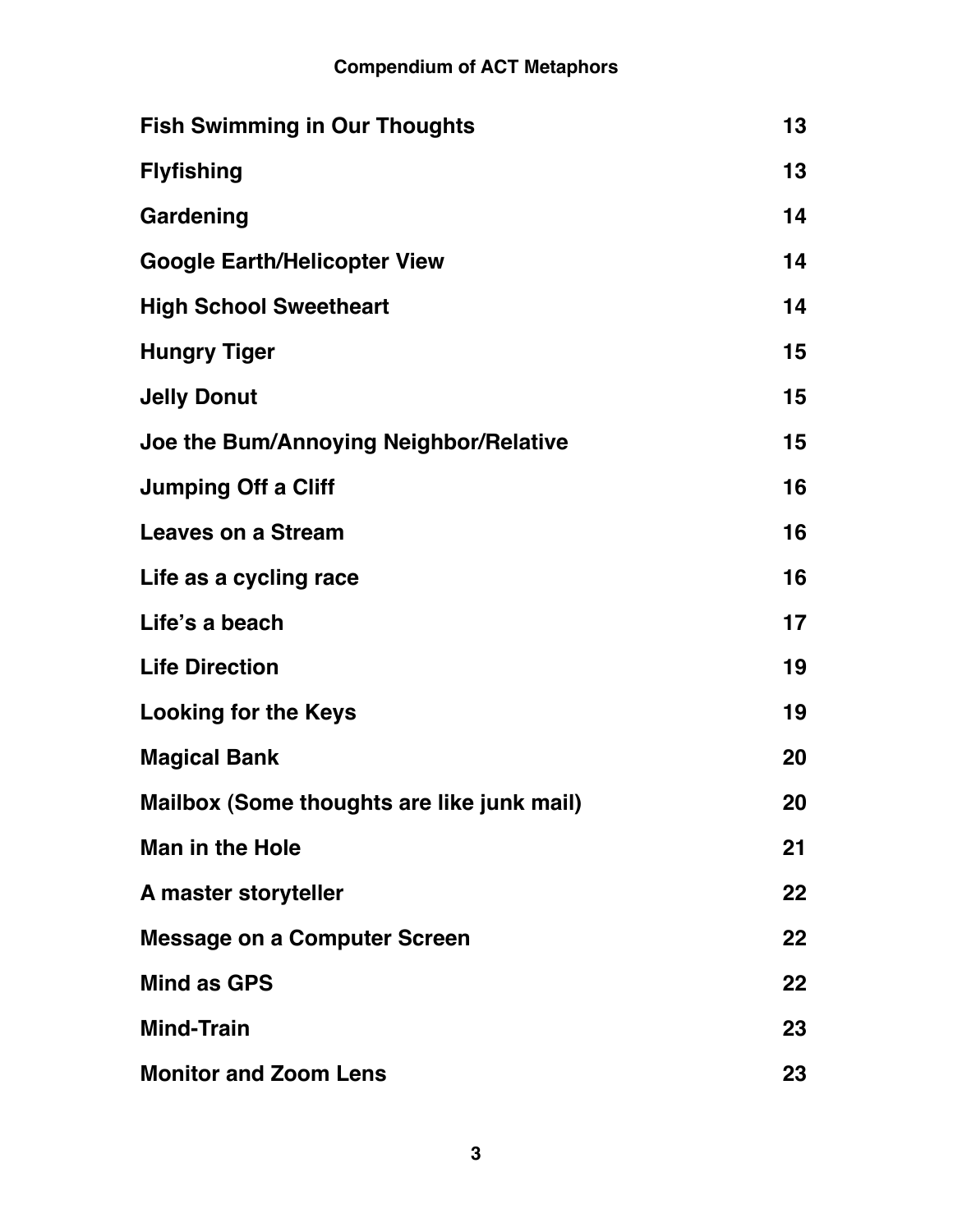| <b>Mountain</b>                          | 23 |
|------------------------------------------|----|
| <b>Mud in the Glass</b>                  | 24 |
| <b>Mule in the Well</b>                  | 24 |
| Path up the Mountain                     | 24 |
| <b>Passengers on the Bus</b>             | 25 |
| <b>The Plane Crash</b>                   | 25 |
| <b>Playground Bully</b>                  | 26 |
| <b>Poison Ivy and the Anxiety Itch</b>   | 26 |
| Polygraph                                | 27 |
| Quicksand                                | 27 |
| Room full of adhesive tape               | 27 |
| <b>Sandstorms</b>                        | 28 |
| Sh <sup>*</sup> t                        | 28 |
| <b>Skiing</b>                            | 28 |
| <b>Soldiers in a Parade</b>              | 29 |
| <b>Stove</b>                             | 29 |
| <b>Swamp</b>                             | 30 |
| Take your keys with you                  | 30 |
| <b>Taking your Mind for a Walk</b>       | 30 |
| <b>Thoughts as Sales Representatives</b> | 30 |
| <b>Tin Can Monster</b>                   | 30 |
| <b>Tombstone</b>                         | 31 |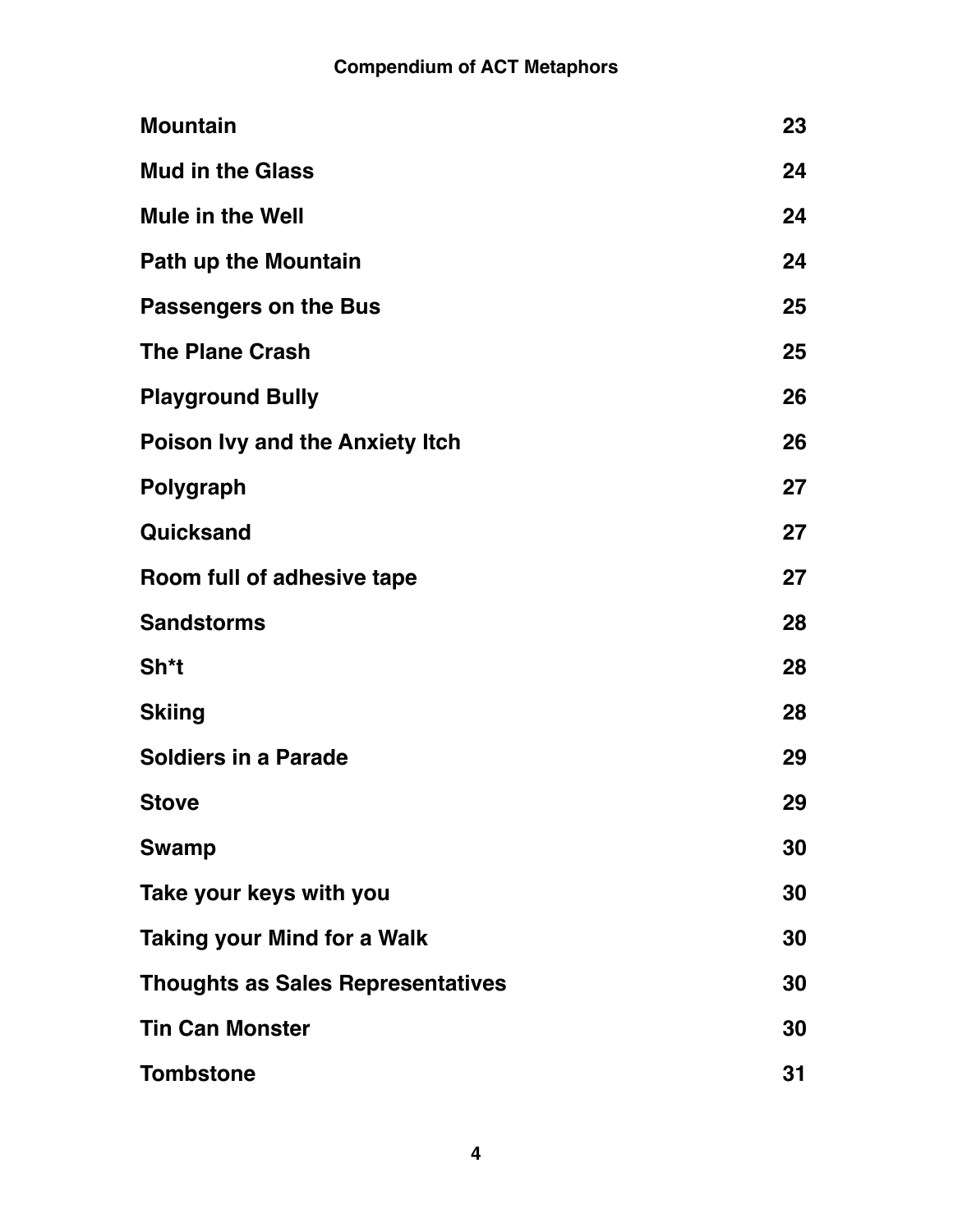| Tug-of-War with a Monster               | 31 |
|-----------------------------------------|----|
| <b>Tunnel</b>                           | 31 |
| <b>Two Scales</b>                       | 31 |
| <b>Two Mountains</b>                    | 32 |
| <b>Waiting for the Wrong Train</b>      | 33 |
| What do you want your life to stand for | 33 |
| Your Life as a Movie                    |    |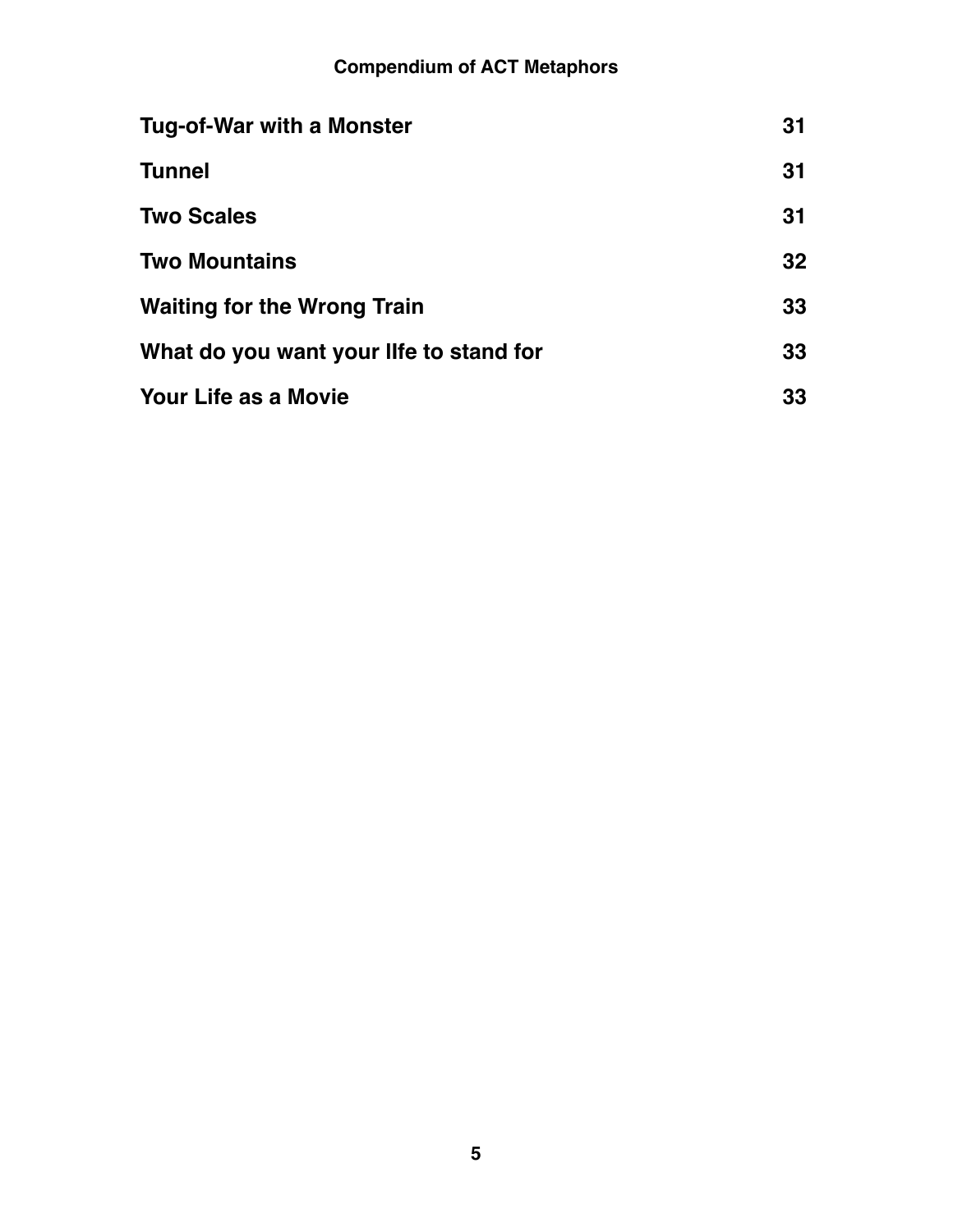# <span id="page-5-0"></span>**Alphabet Soup**

Objective: Defusion, Willingness, Values

Visualize together what it might feel like to be served a big bowl of alphabet soup. Most frequently, the client will describe the feeling of warmth that comes with the soup, not only of physical warmth, but also of emotional warmth, a sense of being cared for. Then ask the client to imagine that every letter of the alphabet in that wonderful, warm soup signifies a positive quality that he or she has and invite the client to share a listing of these positive qualities.

### <span id="page-5-1"></span>**Argyle Socks**

Objective: Values

Do you care how many people wear argyle socks? Well, what I want you to do is really, really develop a strong belief that college boys have to wear argyle socks. Really feel it in your gut. Really get behind it! (Client: I can't.) Well, really try. Feel overwhelmingly strongly about this. Is it working. (Client: No) Ok, now I want you to imagine that even though you can't make yourself feel strongly about this, you are going to act in ways that make argyle socks important to college students. Let's think of some ways. For instance, you could picket the dormitories that have low percentage of argyle sock wearers. What else? (Client: I could beat up kids not wear them) Great! What else? (Client: I could give away free argyle socks to college students.) Super. And notice something. Although these things may be silly actions, you could easily do them. (Client: And would be known as that stupid guy who wasted his time worrying about argyle socks). Yes, and possibly because of your commitment to it, as the person responsible for bringing argyle socks back into fashion. But also notice this: If you behaved in these ways, no one would ever know that you had no strong feelings about argyle socks at all. All they would see is your footprints...your actions. Now here is a question. If you did this, would you be following a value that says that argyle socks are important? Would you in fact be "importanting" about argyle socks? (Client: Sure.) OK, so what stands between you and acting on the basis of things that you really do hold as important? It can't be feelings if they are not critical even when we are dealing with something so trivial.

### <span id="page-5-2"></span>**Bad Cup**

Objective: Defusion

There are things in our language that draw us into needless psychological battles, and it is good to get a sense of how this happens so that we can learn to avoid them. One of the worst tricks language plays on us is in the area of evaluations. For language to work at all, things have to be what we say they are when we're engaging in the kind of talk that is naming and describing. Otherwise, we couldn't talk to each other. If I say ,"Here is a cup", I can't then turn around and claim it isn't a cup, but instead is a race car (unless I change the form to a car).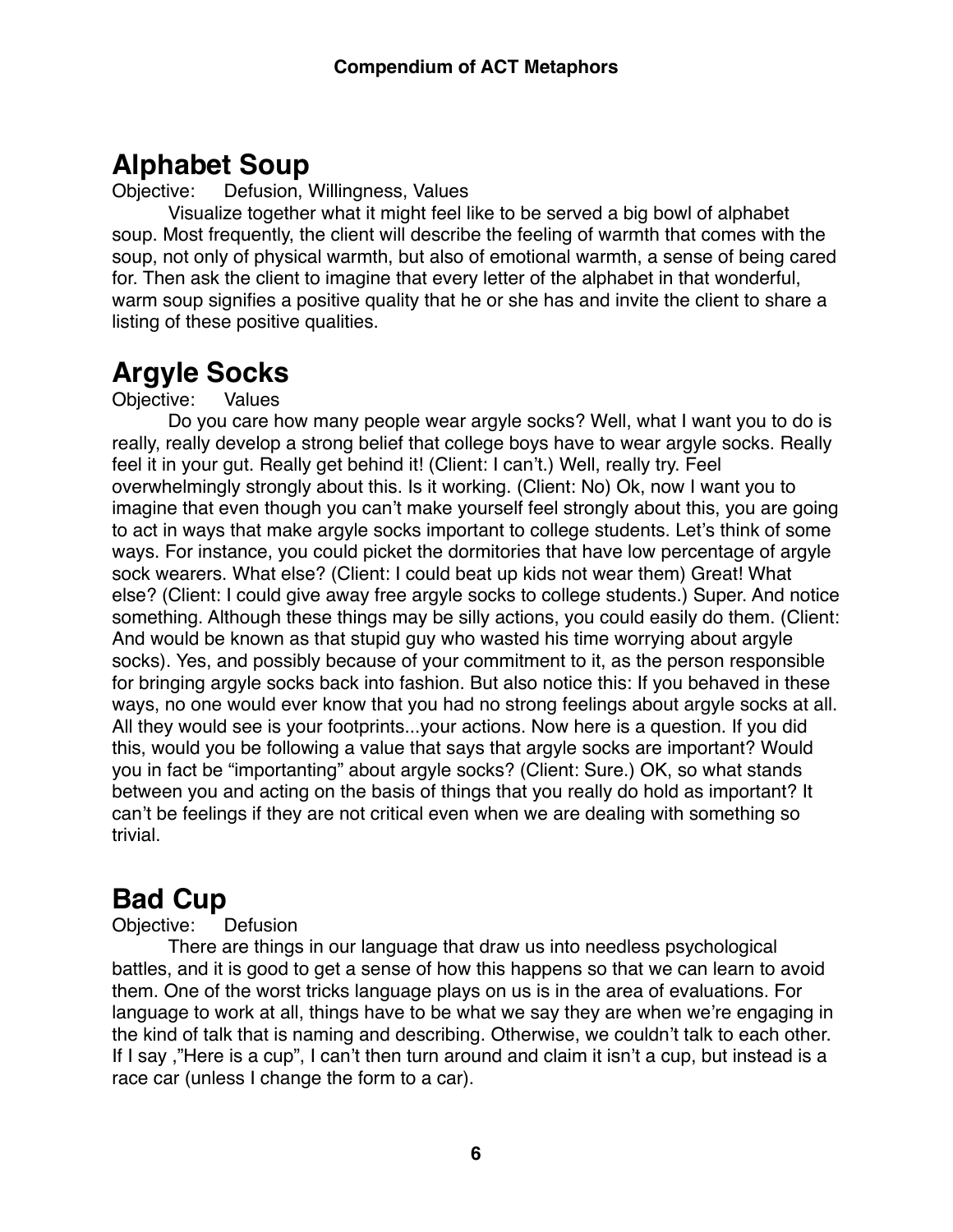Now consider what happens with evaluative talk. Suppose a person says, "This is a good cup," or "This is a beautiful cup". It sounds the same as if that person were saying, "This is a ceramic cup," or "This is an 8-ounce cup." But are they really they same? If we all left the room, this cup is still sitting on the table. If it was a "ceramic cup" before everyone left, it is still a ceramic cup. But is it still a good cup or a beautiful cup? Without anyone to have such opinions, the opinions are gone, because good or beautiful was never in the cup, but instead was in the interaction between the person and the cup. It looks the same, as if "good" is the same kind of description as "ceramic". Both seem to add information about the cup. The problem is that if you let good be that kind of descriptor, it means that good has to be what the cup is, in the same way that ceramic is. That kind of description can't change until the form of the cup changes. And what if someone else says, "No, that is a terrible cup!" If I say it is good and you say it is bad, there is a disagreement that seemingly has to be resolved. One side has to win, and one side has to lose; both can't be right. On the other hand, if "good" is just an evaluation or a judgment, something you're doing with the cup rather than something that is in the cup, it makes a big difference. Two opposing evaluations can easily coexist. They do not reflect some impossible state of affairs in the world, such as the cup is both ceramic and metallic. Rather, they reflect the simple fact that events can be evaluated as good or bad, depending on the perspective taken. And of course, it is not unimaginable that one person could take more than one perspective. Neither evaluation needs to win out as one concrete fact.

### <span id="page-6-0"></span>**Battlefield**

Objective: Willingness

You've been trying to win the war with your mind, with your anxiety, with your urges [add whatever is relevant]. True? (They always say "yes."). Well, ACT is about letting the war roll on while you leave the battlefield.

### <span id="page-6-1"></span>**Beachball**

Objective: Willingness

We try to stop thoughts, but that's impossible. It's like trying to constantly hold an enormous inflatable beach ball under the water, but it keeps popping up in front of our faces. We can allow the ball to float around us, just letting it be. So rather than stop the thoughts, we can stop fighting them, and let them be, without reacting to them.

### <span id="page-6-2"></span>**Becoming a Lawyer for your Family Traditions**

Objective: Defusion

"How has your mind tricked you into taking on the role as a defense lawyer for your family traditions?"

### <span id="page-6-3"></span>**Box Full of Stuff**

Objective: Control is the Problem, not the Solution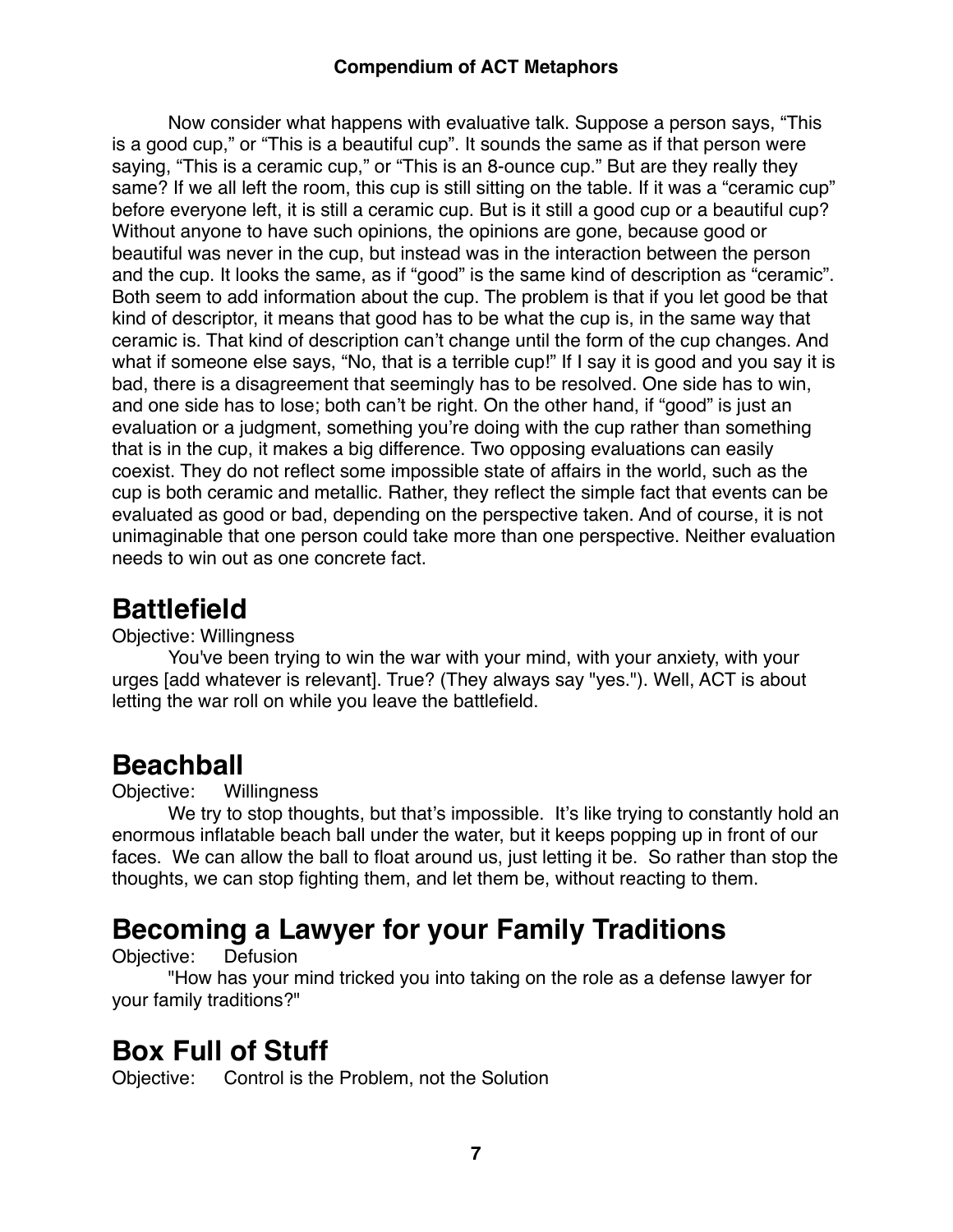Suppose we had this box here. This (put various items in; some nice, some repulsive) is the content of your life. All your programming. There's some useful stuff in here. But there are also some old cigarette butts and trash. Now let's say there are some things in here that are really yucky. Like your first divorce (add specifics to client). That would be like this (blow your nose into a tissue and put it in the box). What would come up?

Client: I'd think of something else.

Ok, so that's this (take item and put in box). What else would come up? Client: I hate it.

Ok, so that's this (take item and put in box. Depending on client, this sequence can continue for some time). What else?

Client: I've got to get rid of this.

Ok, so that's this (take item and put in box). Do you see what is happening? This box is getting pretty full, and notice that a lot of these items have to do with that first yucky one. Notice that the first piece isn't becoming less important -- it's becoming more and more important. Because your programming doesn't work by subtraction, the more you try to subtract an item, the more you add new items about the old. Now it's true, some of this stuff you can shove back in the corners and you can hardly see it anymore but it's all there. Stuffing things back in the corners is seemingly a logical thing to do. We all do it. Problem is, because the box is you, at some level the box knows, is in contact with, literally up next to, all the bad stuff you've stuffed in the corners. Now, if the stuff that's in the corners is really bad, it's really important that it not be seen. But that means that anything that is related to it can't be seen, so it too has to go into the corner. THere are more and more things you can't do. Can you see the cost? It must distort your life. Now the point is not that you need to deliberately pull all the stuff out of the corner -- the point is that healthy living will naturally pull some things out of the corner, and you have the choice either to pull back to avoid it or to let going forward with life open it up.

### <span id="page-7-0"></span>**Bubble in the Road**

Objective: Willingness

Imagine that you are a soap bubble. Have you ever seen how a big soap bubble can touch smaller ones and the little ones are simple absorbed into the bigger one? Well, imagine that you are a soap bubble like that and you are moving a long a path you have chosen. Suddenly, another bubble appears in front of you and says, "Stop!" You float there for a few moments. When you move to get around, over, or under that bubble, it moves just as quickly to block your path. Now you have only two choices. You can stop moving in your valued direction, or you can touch the other soap bubble and continue on with it inside you. This second move is what we mean by "willingness". Your barriers are largely feelings, thoughts, memories, and the like. They are really inside you, but they seem to be outside. WIllingness is not a feeling or a thought -- it is an action that answers the question the barrier asks: "WIll you have me inside you by choice, or will you not? In order for you to take a valued direction and stick to it, you must answer yes, but only you can choose that answer.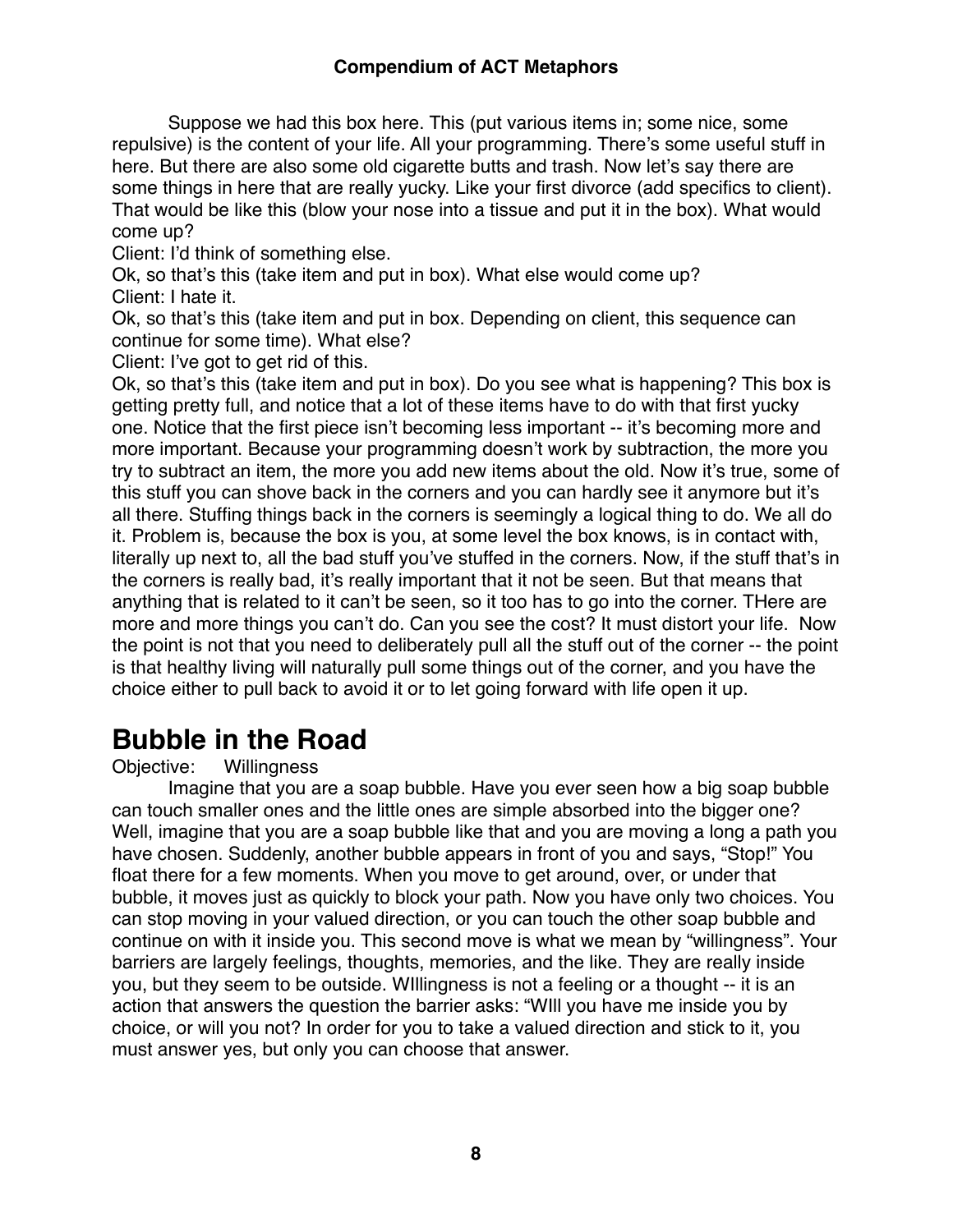### <span id="page-8-0"></span>**Bullseye**

Objective: Committed Action Living according to your values is like hitting the bullseye in a game of darts.

### <span id="page-8-1"></span>**Chessboard**

Objective: Defusion, Self-as-Context

Imagine a chessboard that goes out infinitely in all directions. It's covered with black pieces and white pieces. They work together in teams, as in chess -- the white pieces fight against the black pieces. You can think of your thoughts and feelings and beliefs as these pieces; they sort of hang out together in teams too. For example "bad" feelings (like anxiety, depression, resentment) hang out with "bad" thoughts and "bad" memories. Same thing with the "good" ones. So it seems that the way the way the game is played is that we select the side we want to win. We put the "good" pieces (Like thoughts that are self-confident, feelings of being in control, etc) on one side, and the "bad" pieces on the other. Then we get up on the back of the black horse and ride to battle, fighting to win the war against anxiety, depression, thoughts about using drugs, whatever. It's a war game. But there's a logical problem here, and that is that from this posture huge portions of yourself are your own enemy. In other words, if you need to be in this war, there is something wrong with you. And because it appears that you're on the same level as these pieces, they can be as big or even bigger than you are -- even though these pieces are in you.

So somehow, even though it is not logical, the more you fight the bigger they get. If it is true that "if you are not willing to have it, you've got it, " then as you fight these pieces they become more central to your life, more habitual, more dominating, and more linked to every area of living. The logical idea is that you will knock enough of them off the board that you eventually dominate them -- except that your experience tells you that the exact opposite happens. Apparently, the white pieces can't be deliberately knocked off the board. (Variations: There are an infinite number of pieces in this game. There will always be another game.) So the battle goes on. You feel hopeless, you have a sense that you can't win, and yet you can't stop fighting. If your'e on the back of that black horse, fighting is the only choice you have, because the while pieces seem life threatening. Yet living in a war zone is no way to live.

Now let me ask you to think about this carefully. In this metaphor, suppose you aren't the chess pieces. Who are you? (Client: Am I the player?) That may be what you have been trying to be. Notice, though, that a player has a big investment in how this war turns out. Besides, who are you playing against? Some other player? Suppose you're not that either. (Client: Am I the board?)

It's useful to look at it that way. Without a board, these pieces have no place to be. The board holds them. For instance, what would happen if you weren't there to be aware that you thought them? The pieces need you. They cannot exist without you - but you contain them, they don't contain you. Notice that if you are the pieces, the game is very important; you've got to win, your life depends on it. But if you're the board, it doesn't matter whether the war stops or not. The game may go on, but it doesn't make any difference to the board. As the board, you can see all the pieces, you can hold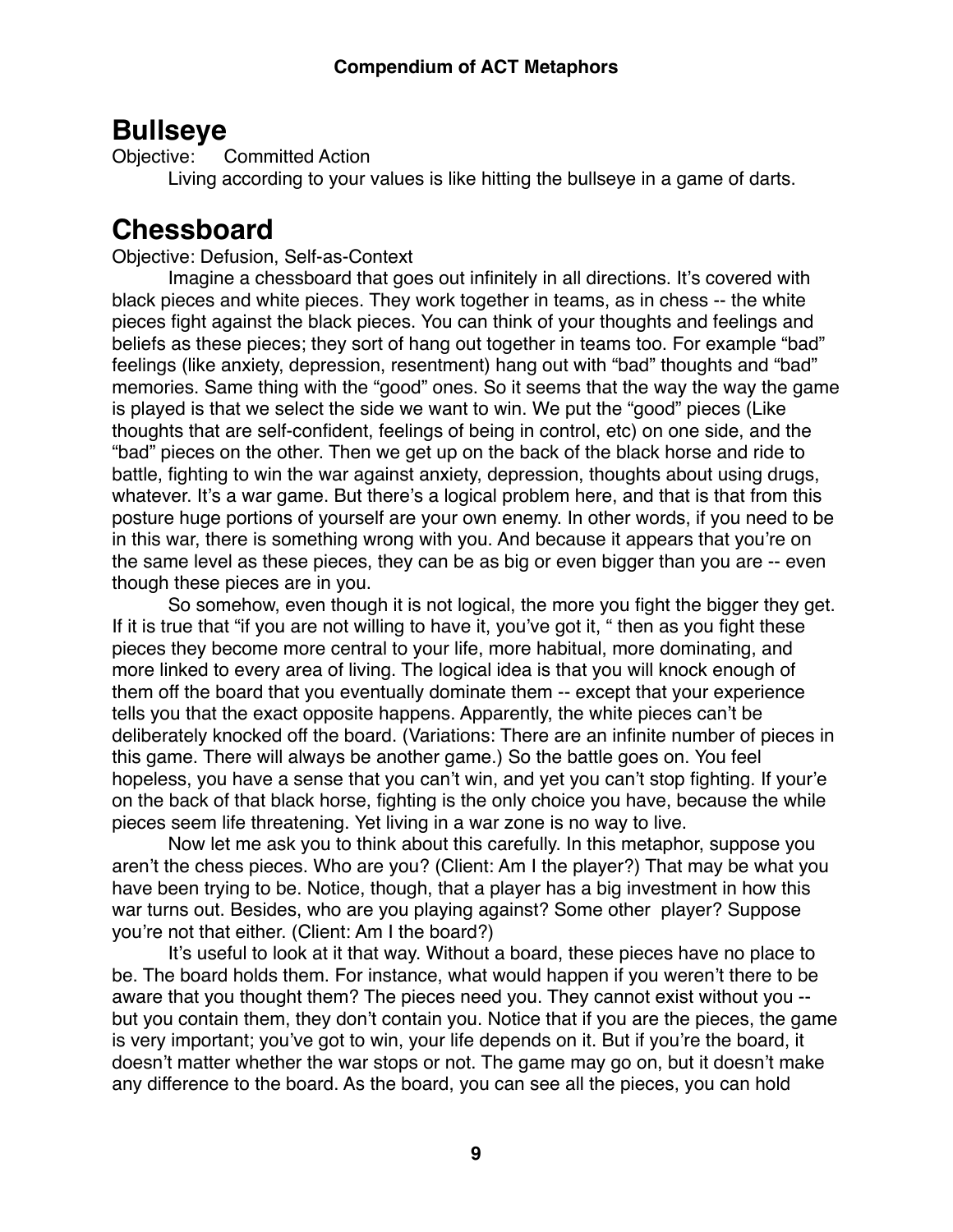them, you in intimate contact with them; you can watch the war being played out in your consciousness but it doesn't matter. It take no effort.

Follow up: Are you at the piece level or at the board level right now?

# <span id="page-9-0"></span>**Chinese Handcuffs/Finger Trap**

Objective: Creative hopelessness

The situation here is something like those "Chinese handcuffs" we played with as kids. Have you ever seen one? It is a tube of woven straw about as big as your index finger. You push both index fingers in, one into each end, and as you pull them back out, the straw catches and tightens. The harder you pull, the smaller the tube gets and the tighter it holds your fingers. You'd have to pull your fingers out of their sockets to get them out by pulling them once they've been caught. Maybe this situation is something like that. Maybe these tubes are like life itself. There is no healthy way to get out of life, and any attempt to do so just restricts the room you have to move. With this little tube, the only way to get some room is to push your fingers in, which makes the tube bigger. That may be hard to do at first, because everything your mind tells you to do casts the issue in terms of "in and out" not "tight and loose". But your experience is telling you that if the issue is "in and out", then things will be tight. Maybe you need to come at this situation from a whole different angle than what your mind tells you to do with your psychological experiences.

### <span id="page-9-1"></span>**Creating the Road Map**

Objective: Committed Action

If your value is the compass point by which you want to guide your life's journey, your goals are the road map that can lead you there.

### <span id="page-9-2"></span>**Dead Man's Goals**

Objective; Committed Action

Goals that involve getting rid of something or stopping something are called "dead man goals". The only person capable of achieving such goals is a dead man.

# <span id="page-9-3"></span>**Dirty Cup**

See Mud in the Glass

### <span id="page-9-4"></span>**Dropping Anchor (Opioid Substitution)**

Objective: Willingness, Committed Action

People get into Heroin or Morphine for all kinds of reasons. You can compare it to getting into boating. At first you are given free rides and you like it. Then you get your own boat and you enjoy your trips. But soon you find yourself adrift at sea attacked by pirates. You have to seek shelter in a shark infested archipelago, full of reefs,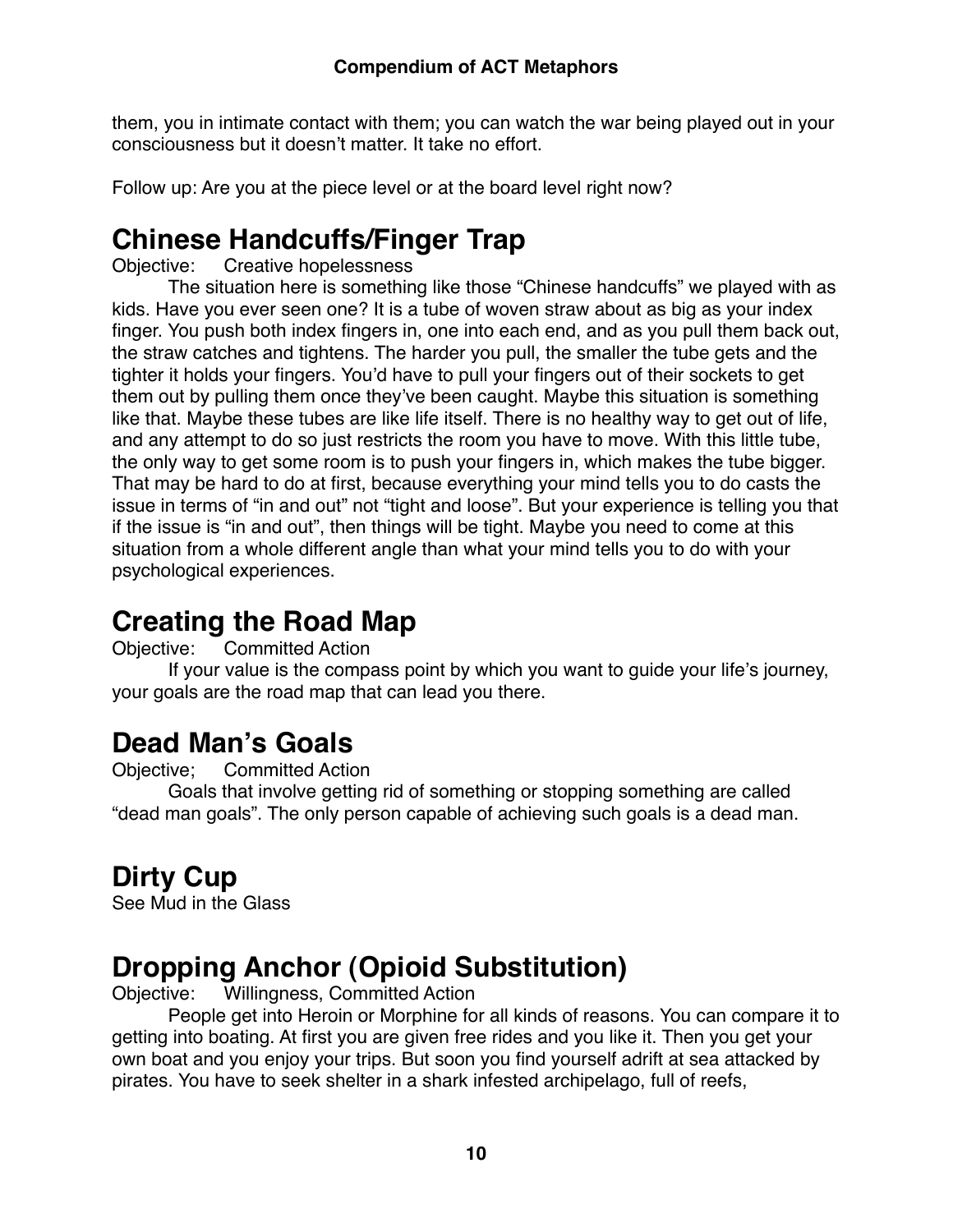sandbanks, rocks and dangerous currents and things get really unpleasant and very scary.

The sensible thing to do now is to throw in your anchor (which is a good metaphor for the Methadone substitution program). You are still in the same territory but for now you steadied the boat and you are safe from running aground, drowning and being eaten by sharks.

Remember, at that point there is nothing wrong with that sea anchor (Methadone). Lifting it (reducing/stopping) will not by itself be of benefit to you. You are not making any progress by setting yourself adrift again in those dangerous waters. In this situation the anchor is not your problem, it is your salvation.

But over time you will want to move on. So you think about where to go from here, looking for a safe direction and a worthwhile goal.

Once you have made up your mind where you want to go, you plot a course out of the treacherous waters. Now your anchor has turned into a hindrance and lifting it (i.e. getting off the Methadone) will set you free to move towards the goals you have chosen according to your deeply held values.

### <span id="page-10-0"></span>**Emperor Moth**

Objective: Willingness

A man found a cocoon of an emperor moth. He took it home so that he could watch the moth come out of the cocoon. On the day a small opening appeared, he sat and watched the moth for several hours, just watching as the moth struggled to force its body through that little hole. Then it seemed to stop making any progress. It appeared to have gotten as far as it could. It just seemed stuck.

Then the man, in his kindness, decided to help the moth. So he took a pair of scissors and snipped off the remaining bit of the cocoon. The mother emerged easily, but it had a swollen body and small shriveled wings. The man continued to watch. He expected that, at any moment, the wings would enlarge and open out to be able to support the body. Neither happened! The little moth spent the rest of its life crawling around with a swollen body and shriveled wings. It never was able to fly.

What the man in his kindness and haste didn't understand was this: in order for the moth to fly, it needed to experience the restricting cocoon and the painful struggle as it emerged through the tiny opening. This was a necessary part of a process to force fluid from the body and into the wings so that the moth would be ready for flight once it achieved freedom from the cocoon. Freedom and flight would only come after allowing painful struggle. By depriving the moth of struggle, the man deprived the moth of health.

### <span id="page-10-1"></span>**Expanding Balloon**

Objective: Willingness and Commitment

Think of yourself as the expanding balloon in this Expanding Balloon Metaphor. At the edge of the balloon is a zone of growth, where the same question keeps being asked: "Are you big enough to have this?" No matter how big you get, there's always more "big" to get, and the same question keeps being asked. When an issue presents itself, you say yes or no. If you say no, you get smaller. If you say yes, you get bigger. If you keep answering yes, it does not necessarily get any easier, because the issue that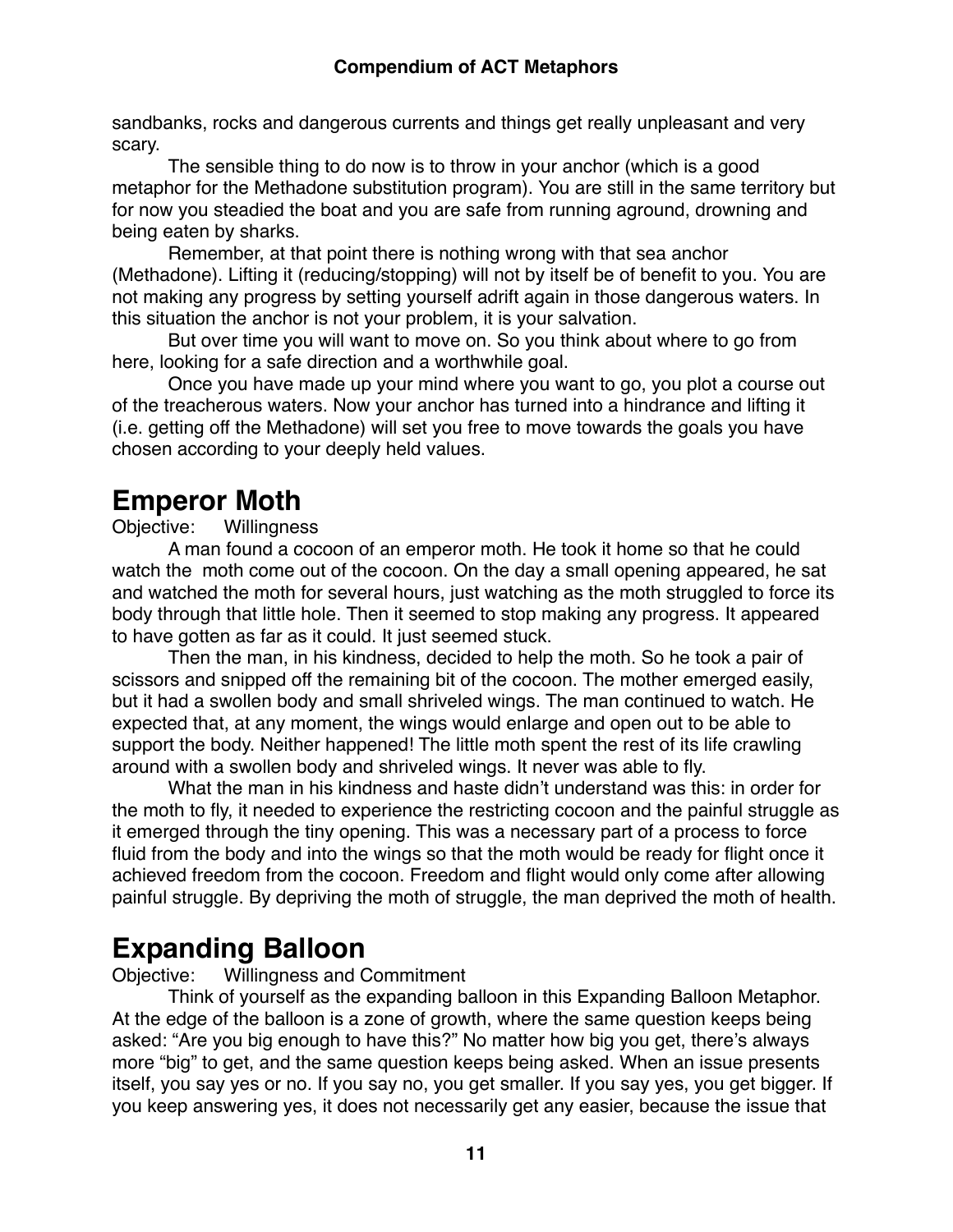shows up may seem just as difficult in relative terms. It does become more habitual, however, and your experience provides a reservoir of strength. If a difficult problem arises, you might thing you could say, "No, I don't want that problem to be next," but life presents each new issue as your situation evolves, and it may not be possible to choose the sequence of the challenges. If you hit an issue you refuse to deal with, usually you have to distort your life around that issue until it is faced.

### <span id="page-11-0"></span>**Feedback Screech**

#### Objective: Creative hopelessness

You know that horrible feedback screech that a public address system sometimes makes? It happens when a microphone is positioned too close to a speaker. Then when a person on stage makes the least little noise, it goes into the microphone; the sound comes out the speakers amplified and than back into the mike, a little bit louder than it was the first time it went in, and at the speed of sound and electricity it gets louder and louder until in split seconds it's unbearably loud. Your struggles with your thoughts and emotions are like being caught in the middle of a feedback screech. So what do you do? You do what anyone would. You try to live your life (whispering) very quietly, always whispering, always tiptoeing around the stage, hoping that if you are very, very quiet there won't be any feedback. (Normal voice) You keep the noise down in a hundred ways: drugs, alcohol, avoidance, withdrawal, and so on (Use items that fits the client's situation.) The problem is that this is a terrible way to live, tiptoeing around. You can't really live without making noise. But notice that in this metaphor, it isn't how much noise you make that is the problem. It's the amplifier that's the problem. Our job here is not to help you live your life quietly, free of all emotional discomfort and disturbing thoughts. Our job is to find the amplifier and take it out of the loop.

# <span id="page-11-1"></span>**Finding a Place to Sit**

#### Objective: Defusion

It is as if you needed a place to sit, and so you began describing a chair. Let's say you gave a really detailed description of a chair. It's a grey chair, and it has a metal frame, and it's covered in a fabric, and it's a very sturdy chair. OK. Now can you sit in that description.

#### Client: No

Here's the thing, and check your own experience: Hasn't you mind been telling you things like "The world is this way, and that way and your problem is this and that, et cetera?" Describe, describe. Evaluate, evaluate, evaluate. And all the while you're getting tired. You need a place to sit. And your mind keeps handing you ever more elaborate descriptions of chairs. Then it says to you, "Have a seat." Descriptions are fine, but what we are looking for here is an experience, not a description of an experience. Minds can't deliver experience, they only blab to us about our experience elsewhere. So we'll let your mind describe away, and in the meantime, you and I will look for a place to sit.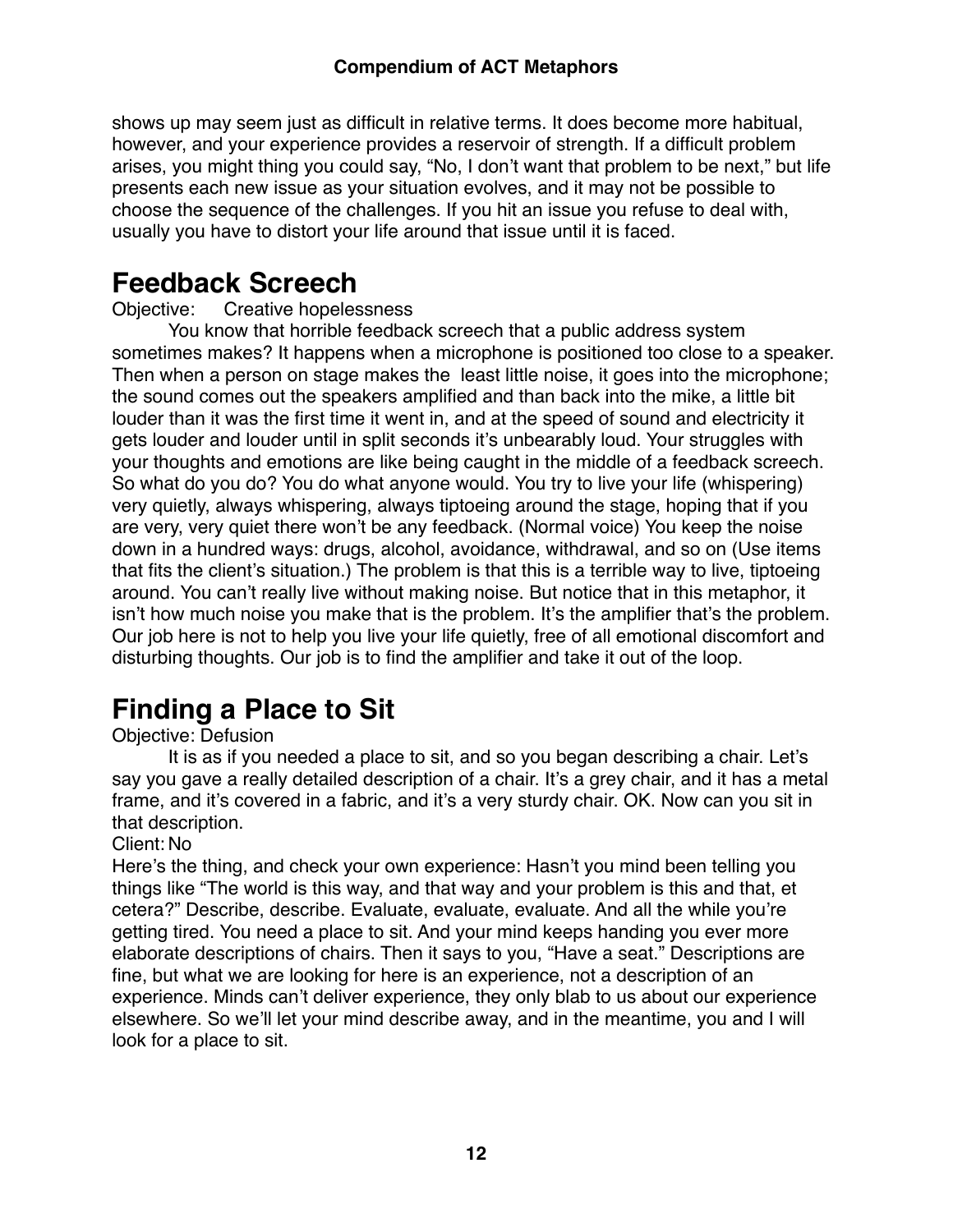### <span id="page-12-0"></span>**Fishhook**

Objective: Willingness, Forgiveness

Your feelings about this person/situation is like having a fish on a hook. As long as the person/situation is there in front of you, you can see that he/she/it is wriggling and in pain. But the only way to make sure that he/she/it stays on that fishhook is to have yourself on that fishhook too, between the fishhook and the person who is hooked. The therapeutic question is, Is it worth it?

### <span id="page-12-1"></span>**Fish in the Water**

Objective: Defusion

We're the fish, and language is the water. How would a fish know if they were wet if they'd never been out of the water? Jumping out of the water helps you to notice the water, but we all still must swim in it.

# <span id="page-12-2"></span>**Fish Swimming in Our Thoughts**

#### Objective: Defusion

Fish swim in water naturally. They don't "know" they are under water, they just swim. Thinking is like this for human beings Thoughts are our water. We are so immersed in them that we are hardly aware they are there. Swimming in our thoughts is our natural state. You can't take a fish out of the water and expect it to live as a fish. But what would happen if the fish became aware of the water?

# <span id="page-12-3"></span>**Flyfishing**

Objective: Defusion

"Have you heard about fly fishing. A good fly fisher knows exactly what the trout are feeding on and tie up flies that imitate those insects. They are so good at this that the trout can not tell the difference. They cast the fly into the stream right in front of the trout – the trout sees it floating by – buys that the fly is real, bites and gets hooked.

Our minds can be like really skilled flyfishers. Our thoughts and feeling are like really specific flies our mind designs and are just the ones we will bite on. Our mind casts them out on the stream in front of us – they seem so real to us and so we ʻbuy' them, bite and get hook.Once we are hooked, the more we struggle the more we are behaving in ways that pulls the hook in further and keeps us on the line.

Funny thing is our mind can only tie flies on barbless hooks. It feels like we can't get off, but if we pause from the struggle and spit the hook out – we are off the hook. Our mind will tell us there is a barb on the hook and we can't get off – but if we stop struggling so hard, we get off the hook.

As we swim in the stream of life there are flies floating by on the surface all the time. As we get better at spotting ʻ that is just another fly floating by – I don't have to bite' we get hooked less often. But it is part of being human to get hooked on a regular basis. Remembering these flies are always on barbless hooks allows us to spend less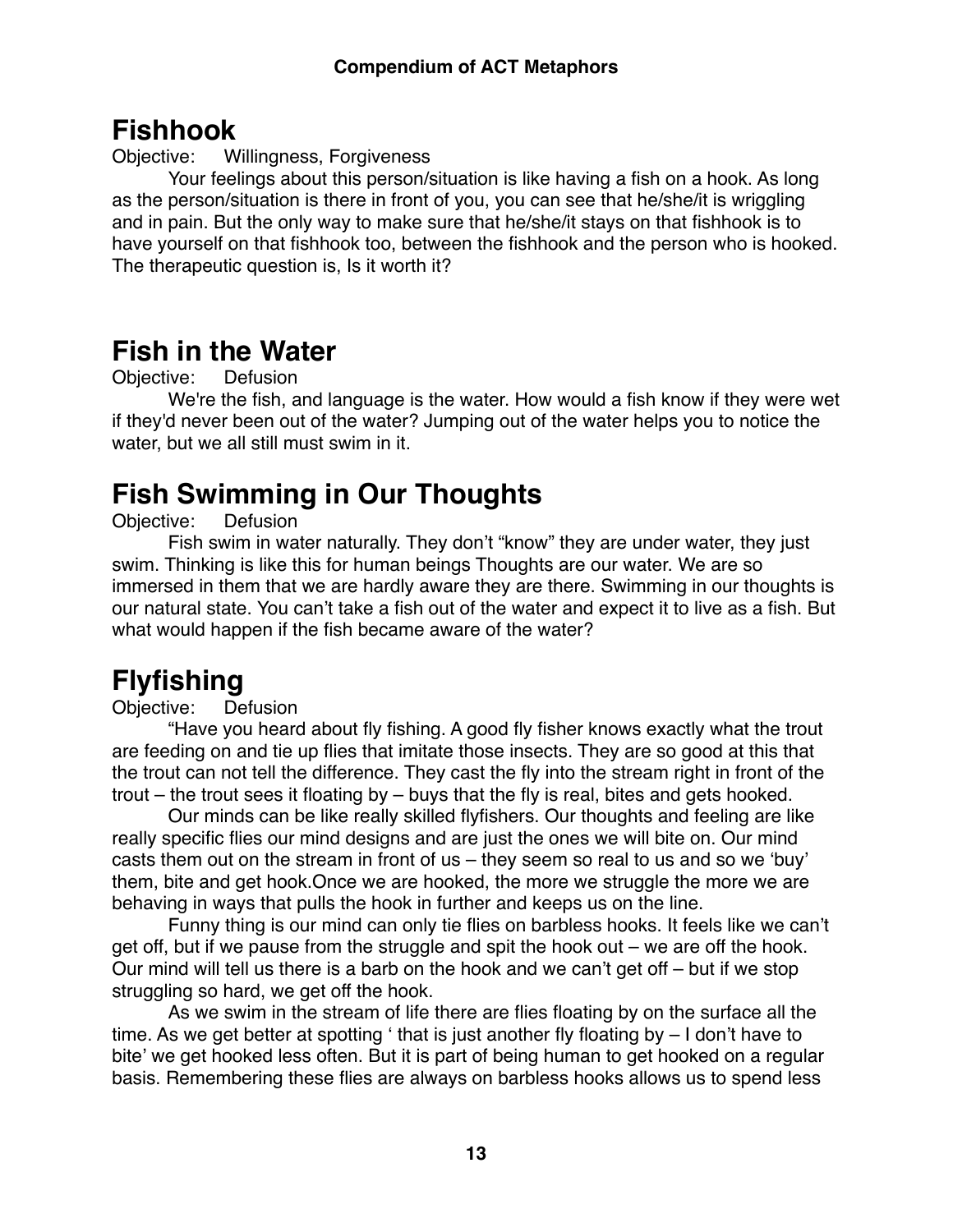time struggling, to get unhook and to then have the flexibility to swim in the direction our values let us know we want to."

# <span id="page-13-0"></span>**Gardening**

#### Objective: Values

Imagine that you selected a spot to plant a garden. You worked the soil, planted the seeds, and waited for them to sprout. Meanwhile, you started noticing a spot just across the road, which also looked like a good spot -- maybe even a better spot. So you pulled up your vegetables and went across the street and planted another garder there. Then you noticed another spot that looked even better. Values are like the spot where you plant a garden. You can grow some things very quickly, but others require time and dedication. The question is, "Do you want to live on lettuce, or do you want to live on something more substantial -- potatoes, beets, and the like?" You can't find out how things work in gardens when you have to pull up stakes again and again. Of course, if you stay in the same spot, you'll start to notice its imperfections. Maybe the ground isn't quite as level as it looked when you started, or perhaps the water has to be carried for quite a distance. Some things you plant may seem to take forever to come up. It is at times like this that your mind will tell you, "You should have planted elsewhere." This will probably never work." "It was stupid of you to think you could grown anything here" and so on. The choice to garden here allows you to water and weed and hoe, even when these thoughts and feelings show up.

### <span id="page-13-1"></span>**Google Earth/Helicopter View**

#### Objective: Defusion

Sometimes it's useful to see the bigger picture. When something is distressing us, we're so close to it, involved with it, part of it  $-$  it's really hard to stand back from what's happening. It's a bit like Google Earth – we see the close up view but everything else is hidden from us. "We can't see the wood for the trees". We can zoom out our perspective, and see the bigger picture. Some might describe it as like having a helicopter view – as the helicopter takes off, getting higher and higher, it sees a bigger picture, and is less involved with the detail at ground level.

### <span id="page-13-2"></span>**High School Sweetheart**

#### Objective: Willingness and Commitment

Recall a time when you were in high school and were in love with someone who rejected you. Can you remember how terrible the pain seemed to be at the time? For some people, this pain leads to lifelong scars, to a pattern of not trusting other people and avoiding opportunities for real intimacy. Look at the pain from your first rejection and ask yourself: How would it have worked if it really was OK just to hurt when you lose something? You have little control over the pain in your life -- people will reject you, people with die, bad things will happen. Pain is a part of living none of us can avoid. But what you do have control over is whether the pain turns into trauma. If you are unwilling to hurt, you have to avoid pain. Remember how hard it was for you, as a teenager, to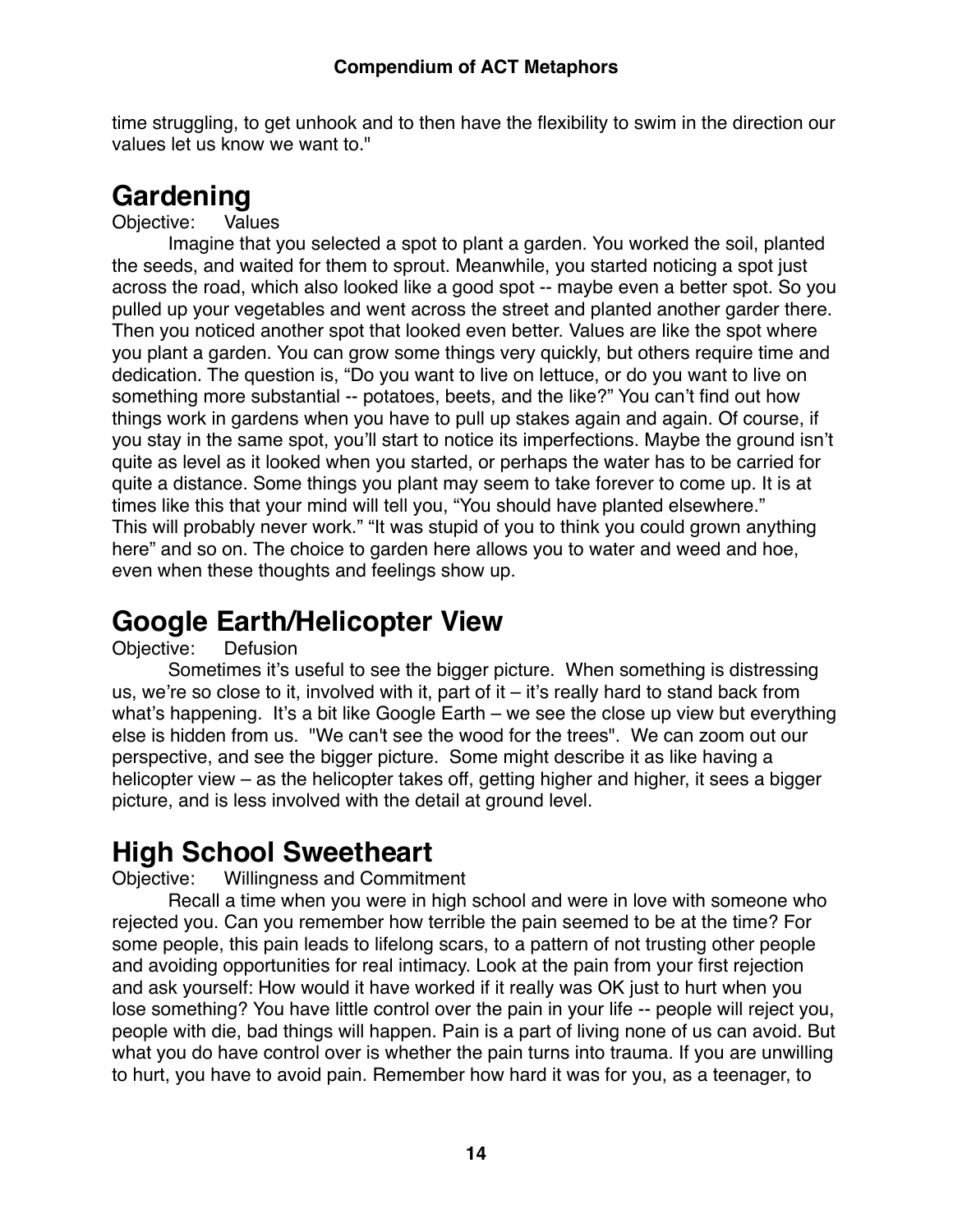open up after your first real rejection. But if you don't open up, the damage continues and continues.

# <span id="page-14-0"></span>**Hungry Tiger**<br>Objective: Control

Control is the problem, not the solution

Imagine you wake up one morning and just outside your front door you find an adorable tiger kitten mewing. of course you bring the cuddly little guy inside to keep as a pet. After playing with him for a while, you notice he is still mewing, nonstop, and you realize he must be hungry. you feed him a bit of bloody, red ground beef knowing that is what tigers like to eat. You do this every day, and every day your pet tiger grows a little bigger. Over the course of two years, your tiger's daily meals change from hamburger scraps, to prime rib, to entire sides of beef. Soon your little pet no longer mews when hungry. Instead, he growls ferociously at you whenever he thinks it's mealtime. Your cute little pet has turned into an uncontrollable, savage beast that will tear you apart if he doesn't get what he wants.

Your struggle with pain can be compared to this imaginary pet tiger. Every time you empower your pain by feeding it the red meat of experiential avoidance, you help your pain-tiger grow a little big larger and a little bit larger and a little bit stronger. Feeding it in this manner seems like the prudent thing to do. The pain-tiger growls ferociously telling you to feed it whatever it wants or it will eat you. Yet, every time you feed it, you help the pain to become stronger, more intimidating, and more controlling of your life.

# <span id="page-14-1"></span>**Jelly Donut**

Send me your version! cehrnstrom@bouldercbt.com

### <span id="page-14-2"></span>**Joe the Bum/Annoying Neighbor/Relative**

Objective: Willingness and Commitment

Imagine that you got a new house and you invited all the neighbors over to a housewarming party. Everyone in the whole neighborhood is invited -- you even put up a sign at the supermarket. So all the neighbors show up, the party's going great, and here comes Joe-the-Bum, who lives behind the supermarket in the trash dumpster. He's stinky and smelly, and you think, "Oh no, why did he show up?" But you did say on the sign, "Everyone's welcome." Can you see that it's possible for you to welcome him, and really, fully, do that without liking that he's here? You can welcome him even though you don't think well of him. You don't have to like him. You don't have to like the way he smells, or his life-style, or his clothing. You may be embarrassed about the way he is dipping into the punch or the finger sandwiches. Your opinion of him, your evaluation of him, is absolutely distinct from your willingness to have him as a guest in your home.

You could also decide that even though you said everyone was welcome, in reality Joe is not welcome. But as soon as you do that, the party changes. Now you have to be at the front of the house, guarding the door so he can't come back in. Or if you say, "OK, you're welcome," but you don't really mean it, you only mean that he's welcome as long as he stays in the kitchen and doesn't mingle with the other guests,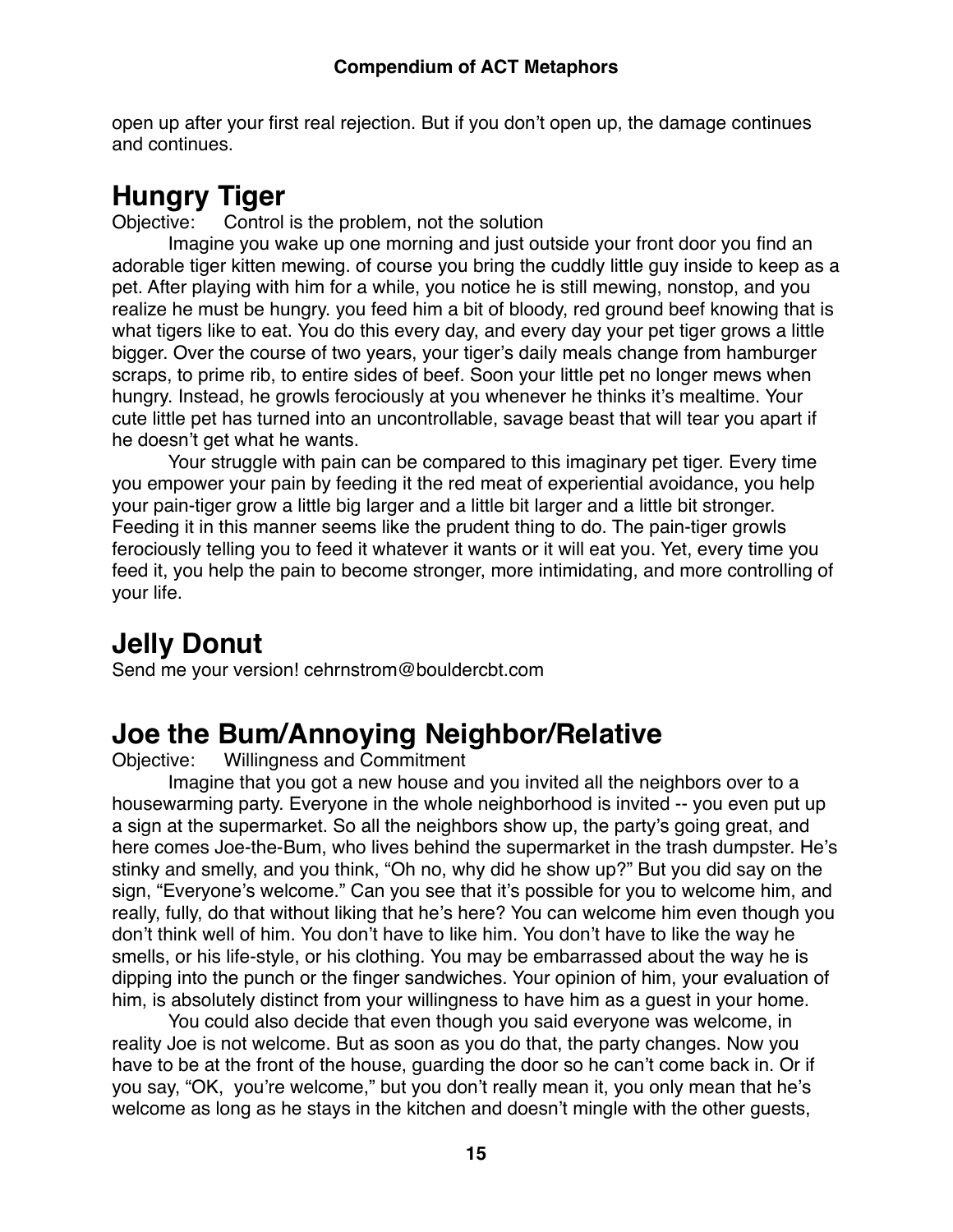then you're going to have to be constantly making him do that, and your whole party will be about that. Meanwhile, life's going on, the party's going on, and you're off guarding the bum. It's just not life enhancing. It's not much like a party. It's a lot of work. What the metaphor is about, of course, is all the feelings and memories and thoughts that show up that you don't like, they're just more bums at the door. The issue is the posture you take in regard to your own stuff. Are bums welcome? Can you choose to welcome them in, even though though you don't like the fact that they came? If not, what's the party going to be like?

### <span id="page-15-0"></span>**Jumping Off a Cliff**

#### Objective: Willingness

Let's imagine this piece of paper on the floor is a cliff. Would you be willing to stand on it with your toes right up to the edge? You can keep your eyes open or closed. Go ahead and imagine all the things you would think, see, and feel if you truly were standing on the edge of a cliff.

Now describe to me, what action would be necessary for you to literally jump off this cliff? What would you legs, arms, feet, etc, be required to do?

If you are willing, would you go ahead and jump?

### <span id="page-15-1"></span>**Leaves on a Stream**

Objective: Defusion

Sometimes it feels like we're being carried away downstream struggling to stay afloat amongst all the mud, filth and debris. That muck and debris are thoughts, sensations, events, feelings, and that river/stream is our distress as we drift helplessly downstream. But we can stand on the riverbank, watching as those thoughts, events, sensations, feelings go by. You might watch individual items as they pass – perhaps a thought floating on a leaf, a sensation as a log, event as on old bicycle. We can stand and watch.

(Variations: Boxcars on a train, Soldiers in a parade)

### <span id="page-15-2"></span>**Life as a cycling race**

Objective: Defusion, Willingness and Commited Action

In a way, life is like a cycling race. We are all pedaling and we wear shirts with words written on them. In French we have a way of speaking («Vous roulez pour qui ?) that translates literally into "for whom do you travel ?" The idea is the same as the one Bob Dylan expresses in the song ["You've got to serve somebody"](http://www.bobdylan.com/songs/serve.html). We sometimes believe it's possible to have blank shirts without anything written on them or we can "not know" for what we pedal but in this case it happens that we nevertheless have something written on our shirt, namely "NOTHING" or "I DON'T KNOW". And how does that feel to travel for that master?

Now imagine there is a shop with piles of shirts wearing all kinds of words written on them. Like ELEGANCE, GENEROSITY, LOYALTY, HEALTH, LOVE, CARING, HONESTY, and so on. And you can choose, for free, any one of them. Which one would you choose? And look what happens (at least to me). There comes this voice (you've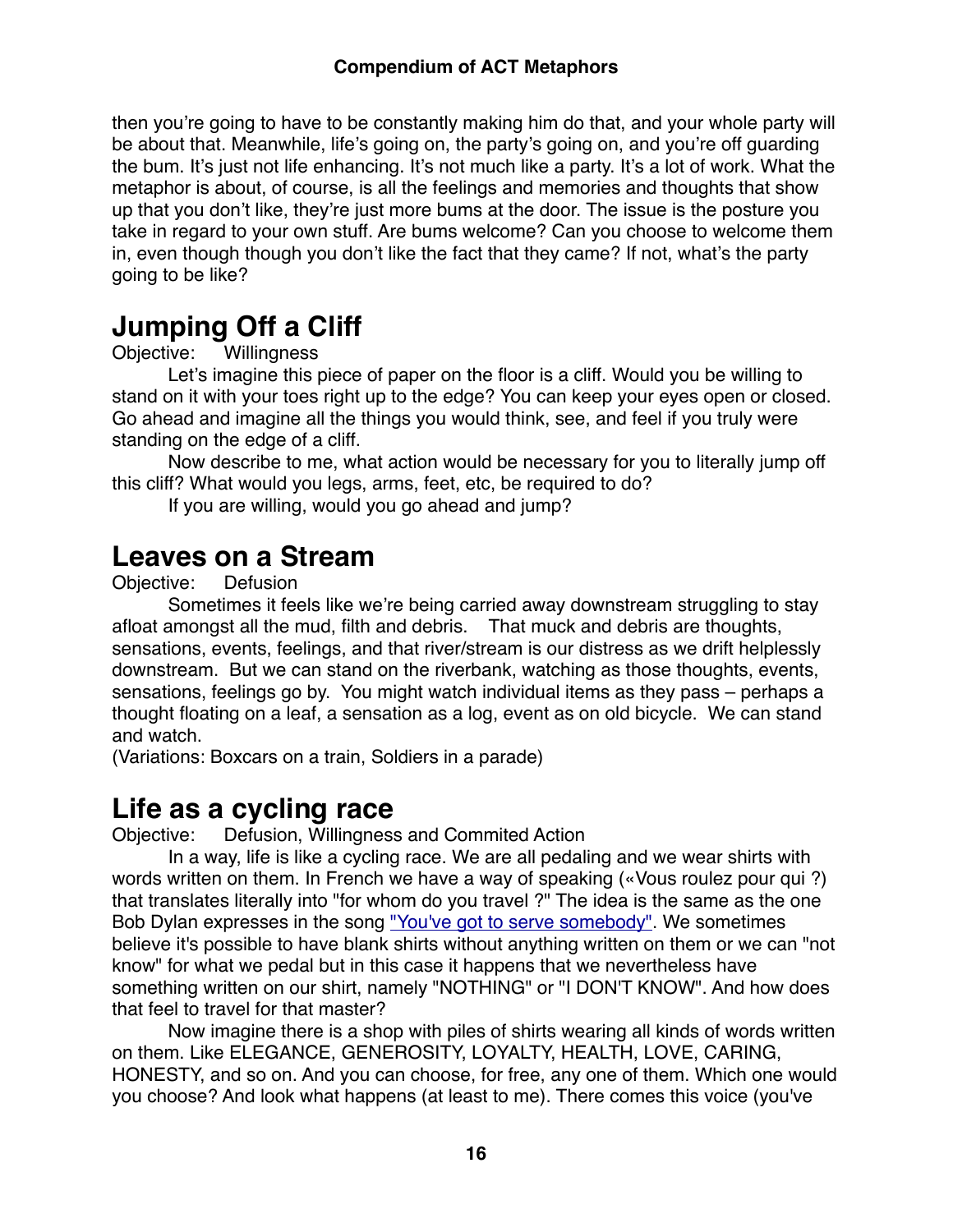probably heard it before) that says : "Waah, ELEGANCE, are you kidding? Have you looked at yourself in a mirror? That one for sure is not for you." Or something like "How come you want to take CARING? With that crappy introverted personality of yours? Or like "XYZ, are you crazy? You really don't have the temperament to do that!"

Can you have all these thoughts AND take the shirt you find "way cool", the one showing the quality you choose to "make important" in your life (thanks to Hank Robb for those wordings)? Then, find a goal, preferably a small one, an action that would lead your life a tiny little bit in the direction of that value, and DO it! Of course the voice will come with you, all along the way. See if you can welcome it without trying to have it shut up but without obeying it.

### <span id="page-16-0"></span>**Life's a beach**

Objective: Control is the problem, not the solution, Willingness, Committed Action

Sometimes life is like swimming at the beach. We launch headlong into life expecting to have a fun, relaxing and refreshing time. People ply us with good advice. Don't forget the sunscreen. Swim between the flags. Stay out of the water for 30 minutes after eating. Watch out for sharks. So we jump in, splash around and have a good time. Depending on our personality and experience we may be carefree, or we might be anxiously watching for sharks, or continually monitoring the flags to make sure we're in the right place. Or maybe we are the sort of person who loves to flout the rules and swims anywhere.

Suddenly our pleasure is interrupted by an unpleasant sensation. We are knocked off our feet, we can no longer touch the sandy bottom and we notice we are headed out to sea. We panic and immediately set the goal, "I must get back to shore" so we take action to achieve that goal. We do it without thinking. It's instinctive. We start paddling furiously against the rip. Sometimes we seem to be making a little progress, but we start to tire and notice we are losing the battle. We swim harder, we roll over on our back and kick with our legs, but we are getting nowhere and getting exhausted. We forget why we came to the beach in the first place. We begin to tell ourselves, "If only we had stayed between the flags" or "I wish I'd done some more swimming training before I risked it all by coming to the beach", but none of this wondering how you got here is any help. You are still paddling furiously and getting nowhere. Maybe you call for help, and here I am – a lifesaver come to the rescue. So notice – here I am with a board to rescue you, and I suggest you grab hold of the board. Before you can grab hold of the board you need to stop paddling furiously. Even though every fibre in your body screams in protest, you must stop paddling and try something different – grab the board.

Now I am a very contrary lifesaver, for my job is not to rescue you, but to teach you to rescue yourself. For the thing about life is you can get sucked into a rip at any time. That rip may be depression, or grief, or anxiety or urges to eat, gamble, spend or use drugs.

So I want you to learn how to get out of trouble when you get stuck in a rip. So I invite you to swim slowly across the rip. I'll even swim alongside you. As you do this you will feel the tug of the rip. You will get carried out to sea further than you'd like to be and your mind will flash all sorts of scary scenarios before your eyes. That is what minds do.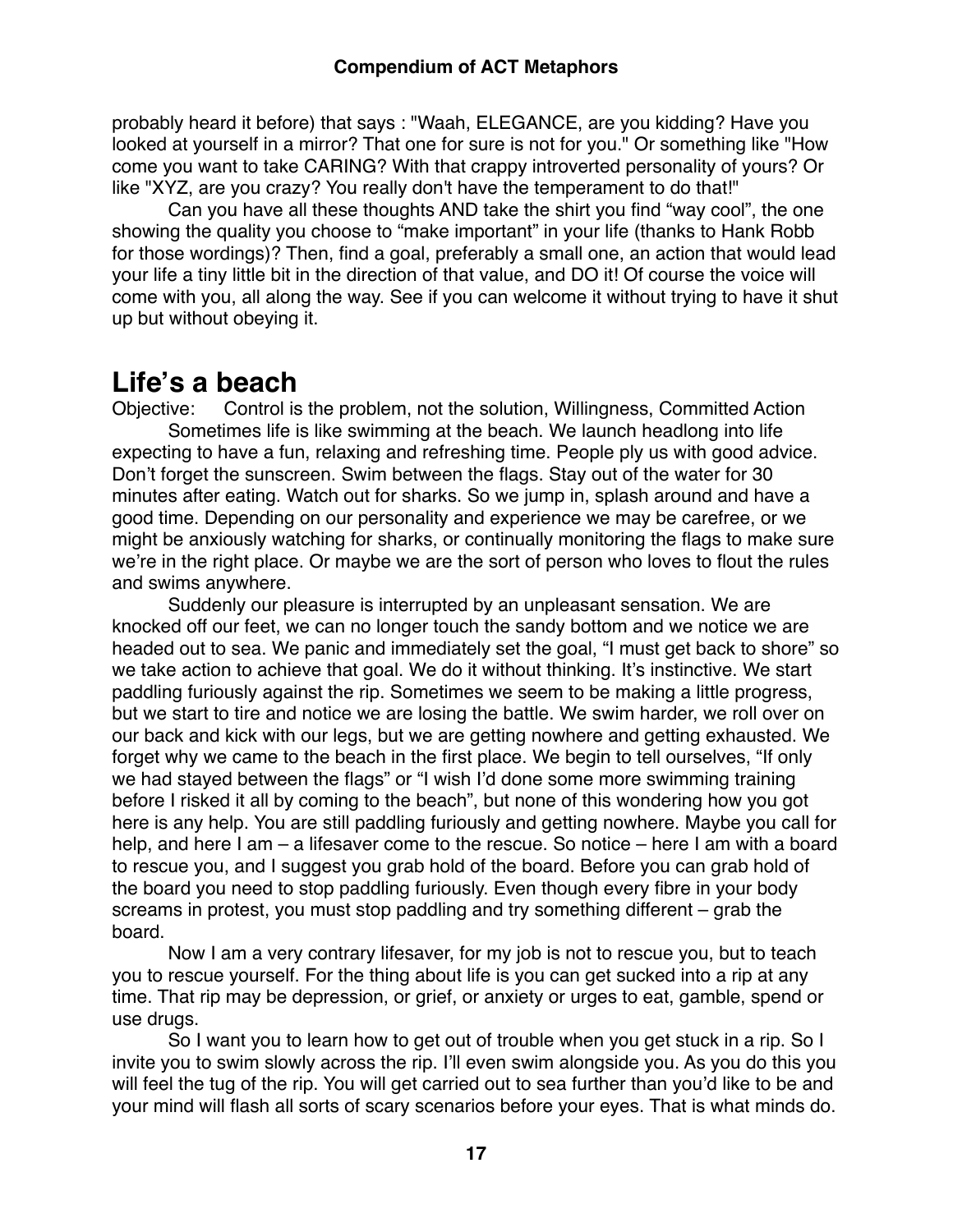Mine does it too. I'm not asking you not to be scared, or anxious, or depressed. I'm asking you to swim across the rip while experiencing those thoughts and sensations and eventually you will come to calm water and be able to get on with enjoying your day at the beach. So what I'm inviting you to do is to give up paddling furiously and accept the uncomfortable sensations and scary thoughts of being carried out to sea. I'm inviting you to reconnect with what really matters – having fun at the beach for whatever reasons that is enjoyable for you. I'm inviting you to take effective action and what that is depends on the situation. If you're safe it means enjoying the sun and the surf for your own reasons. If you're stuck in a rip of (insert presenting problem) it means stopping the struggle and taking small strokes in the direction of where you want to be, whatever experiences come up.

#### **Additional Extensions**

#### (For OCD/Anxiety)

Notice that in this scenario there are precautions you can take to improve your safety. You can learn skills like how to do survival stroke, or simply train to be a better swimmer. You can put on sunblock to stop getting burnt. You can stay out of the surf on really rough days. You can avoid beaches where there are stingers. You can swim between the flags. These can serve to improve your enjoyment of being at the beach. But what happens to your fun if you become obsessed with safety. Instead of floating around or catching waves, you keep your eyes glued on the flags? Or as soon as your toes hit the water you run back to your bag to put on some more sunblock? Or if you give up on going to the beach because it's too dangerous? (Let client answer – and discuss reasonable safety and how to practice it as well as willingness to have worry thoughts while pursuing valued activity)

Notice also that despite your best efforts, you can still get stuck in a rip. Winds, current and tide may change and the area that was once safe turns into a rip, or maybe a huge wave comes and knocks you off your feet. It doesn't matter whose fault it was or how it happened, once you're in a rip you have an important choice to make. Keep struggling and eventually succumb to exhaustion and drown, or stop struggling and start taking effective action by swimming across the rip towards your values. (Values)

Notice that there are lots of people at the beach on a hot day. Now I imagine they're not all there for the same reason. What are some of the reasons for going to the beach? (Let client answer and prompt for as wide a range of options.) Use this as a jumping off point for discussing goals and values including pursuing the same goal for different reasons, and also being able to pursue values even if a specific goal is blocked. For example if you go to the beach (goal) to cool down (value) – if the road to the beach is closed, there are other ways to cool down  $- e.g. - sit$  in an air conditioned room, have a cold shower, have an iced coffee etc. (Advice/Pliance/Programming)

Do you remember all the good advice people have given you about how to be safe when going to the beach? Notice that some of it is good advice (don't get out of your depth if you can't swim), some is mostly right but sometimes wrong (it's safe to swim between the flags) and some is just urban myth (rubbing butter on your skin protects you from sunburn). I'll bet you didn't ask for any of that advice, it just randomly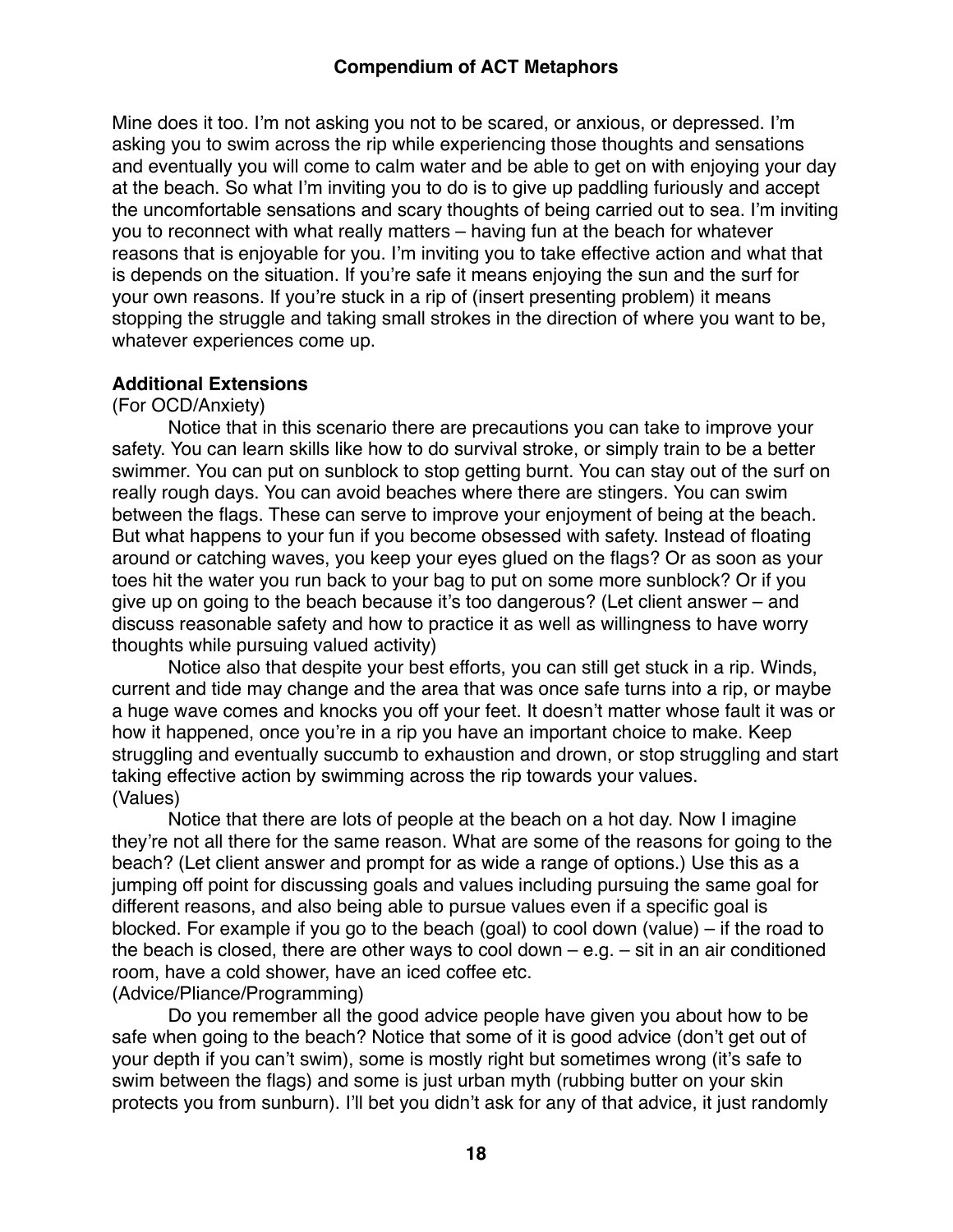came your way. People with good (and maybe bad) intentions filled your head with a mixture of good, bad and indifferent advice. So how do you tell whether that bit of advice that pops into your head when you make plans to go to the beach is worth following? (explore workability)

### <span id="page-18-0"></span>**Life Direction**

Objective: Values

A boat docked in a tiny Mexican village. An American tourist complimented the Mexican fisherman on the quality of his fish and asked how long it took him to catch them. "Not very long," answered the Mexican. "But then, why didn't you stay out longer and catch more?" asked the American. The Mexican explained that his small catch was sufficient to meet his needs and those of his family. The American asked, "But what do you do with the rest of your time?" "I sleep late, fish a little, play with my children, and take a siesta with my wife. In the evenings, I go into the village to see my friends, have a few drinks, play the guitar, and sing a few songs. . I have a full life."

The American interrupted, "I have an MBA from Harvard and I can help you!. You should start by fishing longer every day. You can then sell the extra fish you catch. With the extra revenue, you can buy a bigger boat. With the extra money the larger boat will bring, you can buy a second one and a third one and so on until you have an entire fleet of trawlers. Instead of selling your fish to a middle man, you can negotiate directly with the processing plants and maybe even open your own plant. You can then leave this little village and move to Mexico City, Los Angeles, or even New York City! From there you can direct your huge enterprise."

"How long would that take?" asked the Mexican. "Twenty, perhaps twenty-five years," replied the American. "And after that?" "Afterwards? That's when it gets really interesting," answered the American, laughing. "When your business gets really big, you can start selling stocks and make millions!" "Millions? Really? And after that?" "After that you'll be able to retire, live in a tiny village near the coast, sleep late, play with your children, catch a few fish, take a siesta with your wife and spend your evenings drinking and enjoying your friends."

### <span id="page-18-1"></span>**Looking for the Keys**

Objective: Creative hopeless

Take your keys and place them under or behind something in the vicinity of your seat and then say something like: "Let's say it's the end of my day and I'm ready to lock up my files and leave the office. I quickly notice that I don't have my keys -- so what do I do? I begin to look for them." At this point I will check 5-6 places in my immediately vicinity, but not find them. I then go on: "So I've checked the obvious places, but no keys. I may even feel a little bit frustrated. So what do I do? I look again – I look in some new places and recheck some of the places I've already searched." (Again I act this out in my immediate vicinity – usually sweeping my search in a semicircle around seat.) "Hmm, no keys. My stress might be building a bit at this point. What do I do? Perhaps start thinking about what I was doing, mentally retracing my steps. Then I continue to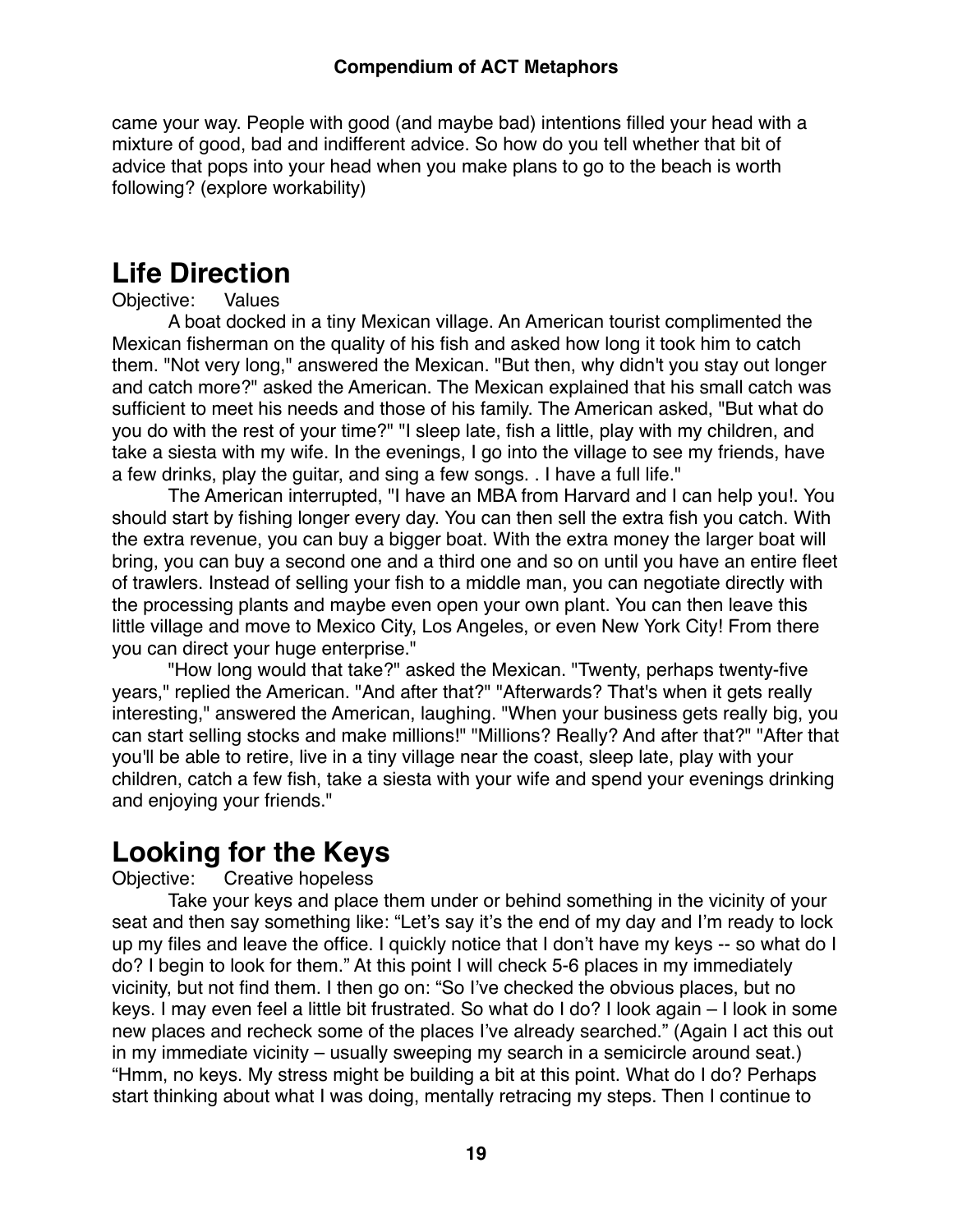search." (At this point I find the keys.) "Great, I've got the keys – The problem is solved and my frustration vanishes. – Sounds familiar, right?" (Client usually nods)

I then continue, "I had a problem and used a problem solving strategy to deal with it – the kind of thing we do every day with great success. It turns out that people also tend to use problem solving approaches like this when they feel emotion pain. Perhaps you're in bed, but unable to sleep. In your mind you might start to look through the various nooks and crannies of your past, thinking about different events and situations that you've experienced. You look for information -- for answers – in ways that are similar to the way I looked for the keys. And after looking in a dozen places, do you find the answer you're looking for? (client is often reacting and smiling by this point) No, so what do you do? You look again, you keep searching. Perhaps you find yourself looking at many the same memories, over and over, as you also add new ones. (client typically affirms this.) But there's a fundamental problem – there aren't any keys – there's no solution – no key piece of information that will solve your problem and make you feel better."

### <span id="page-19-0"></span>**Magical Bank**

Objective: Values

\$86,400 -- Something To Think About! Imagine that you had won the following prize in a contest: Each morning your bank would deposit \$86,400.00 in your private account for your use. However, this prize has rules, just as any game has certain rules. The first set of rules: Everything that you didn't spend during each day would be taken away from you. You may not simply transfer money into some other account. You may only spend it. Each morning upon awakening, the bank opens your account with another \$86,400.00 for that day.

The second set of rules: The bank can end the game without warning; at any time it can say, Its over, the game is over! It can close the account and you will not receive a new one. What would you personally do? You would buy anything and everything you wanted, right? Not only for yourself, but for all people you love, right? Even for people you don't know, because you couldn't possibly spend it all on yourself, right?

You would try to spend every cent, and use it all, right? ACTUALLY, this GAME is REALITY! Each of us is in possession of such a magical bank. We just can't seem to see it. The MAGICAL BANK is TIME! Each morning we awaken to receive 86,400 seconds as a gift of life, and when we go to sleep at night, any remaining time is NOT credited to us. What we haven't lived up that day is forever lost. Yesterday is forever gone.

### <span id="page-19-1"></span>**Mailbox (Some thoughts are like junk mail)**

Objective: Values, Willingness, Committed Action

1) When you go home today, what do you expect to find in your mailbox? (Client: Bills, advertisements, junk mail, maybe a letter.)

2) How do you sort through to decide which mail needs follow up and which is considered junk? (Client: I have to look at it, and decide what is important.)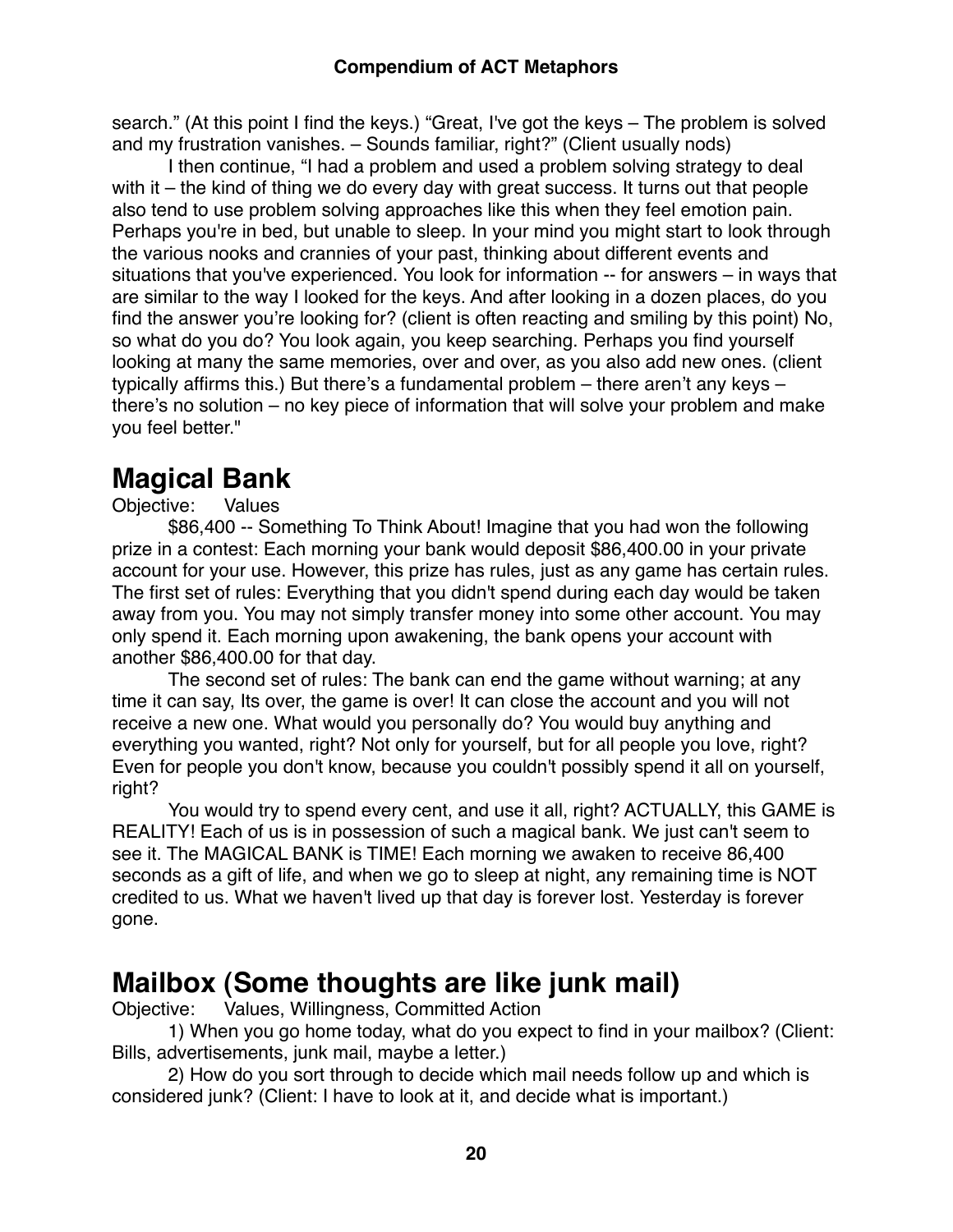3) How do you know what is important? (Client: Well if I don't pay my bills my electricity would get disconnected, and if I don't renew my license plates, I can't drive.)

4) I see, so you sort things out according to what matters to you, your priorities are easy to identify because you value the stability of a comfortable home and the freedom of driving your own vehicle. What do you do with the junk mail? (Client: I throw it away)

5) When you throw it away, is that the end of it? (Client: no there's always more junk mail the next time I open the box.)

6) Why don't you follow up on it? You could call and check on those offers or you could get mad and call the advertisers and demand that they stop delivering the junk? (Client: Yes, but that would just be a waste of time…I've learned those offers are things that I don't need, or they are scams. I once tried to stop the mail but other companies send more. There's always more junk mail the next day, it's not worth getting upset..)

Summation: So your experience helps you sort out what is important, according to the things that matter to you. And you learn to live with the junk mail that shows up everyday. It's in the box, you notice it long enough to recognize it for what it is, and then you move onto what matters in your life. …… Maybe these thoughts are like the mail that shows up in your mailbox; you take action on the important things while you have to accept the fact that there will be some junk , and you simply allow it to show up.

### <span id="page-20-0"></span>**Man in the Hole**

#### Objective: Creative Hopelessness

The situation you are in seems a bit like this. Imagine that you're placed in a field, wearing a blindfold, and you're given a little tool bag to carry. You're told that your job is to run around this field, blindfolded. (Variation: No blindfold; if you are to live, you will move around, and eventually, in the course of living, you will encounter a hole.) That is how you are supposed to live life. And so you do what you are told. Now, unbeknownst to you, in this field are a number of widely spaced, fairly deep holes. You don't know that at first -- you're naive. So you start running around and sooner or later you fall into a large hole. You feel around, and sure enough, you can't climb out and there are no escape routes you can find. Probably what you would do in such a predicament is take the tool bag you were given and see what is in there; maybe there is something you can use to get out of the hole. Now suppose that the only tool in the bag is a shovel. So you dutifully start digging, but pretty soon you notice that you're not out of the hole. So you try digging faster and faster. But you're still in the hole. So you try big shovelfuls, or little ones, or throwing the dirt far away or not. But still you are in the hole. All this effort and all this work, and oddly enough the hole has just gotten bigger and bigger and bigger. Isn't that your experience? So you come to see me thinking, "Maybe he has a really huge shovel, a gold-plated steam shovel." Well, I don't. And even if I did I wouldn't use it, because digging is not a way out of the hole -- digging is what makes holes. So maybe the whole agenda is hopeless -- you can't dig your way out, that just digs you in.

Follow up: Are you digging right now?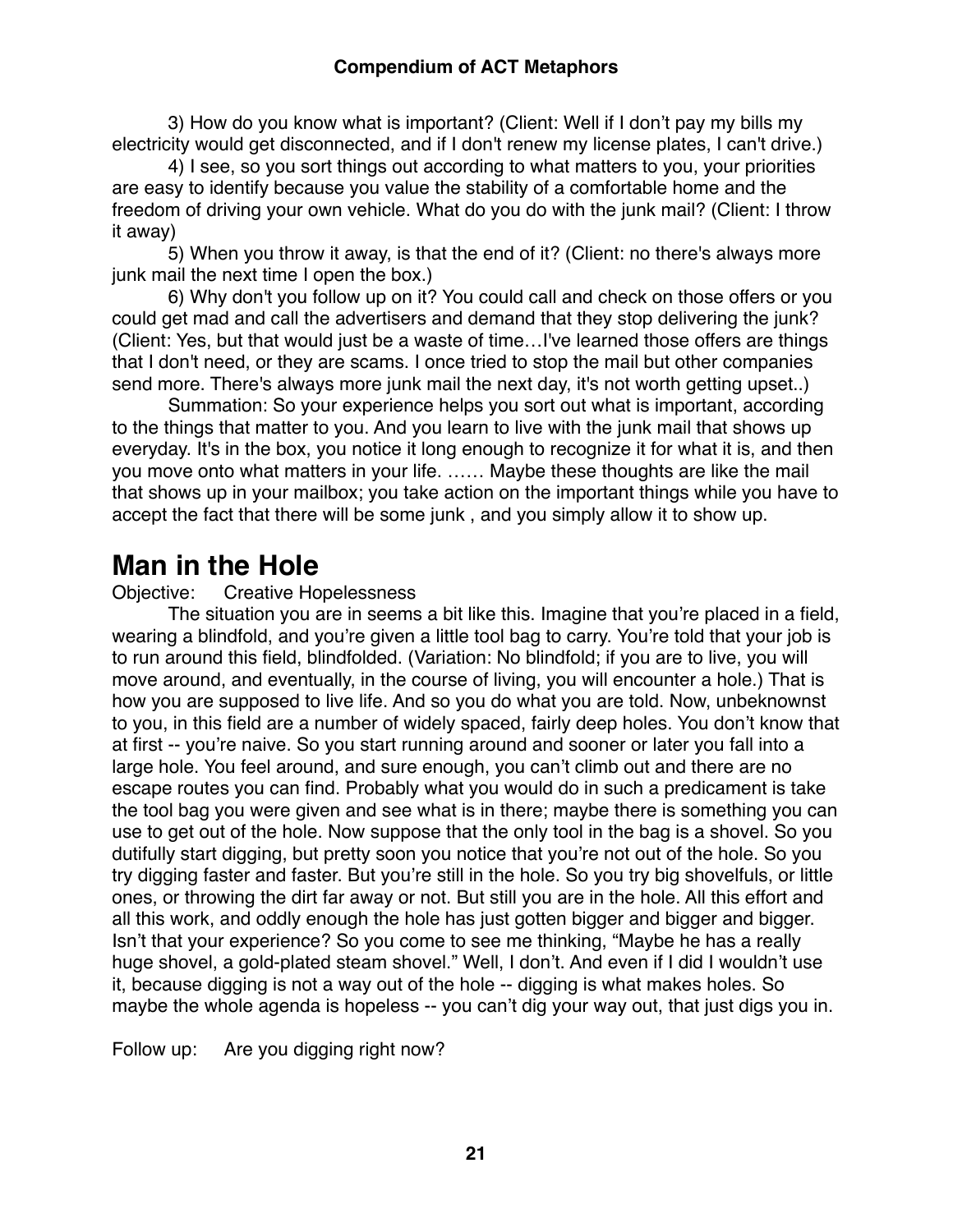### <span id="page-21-0"></span>**A master storyteller**

#### Objective: Defusion

The world's greatest storyteller – it never stops! It's never short of a story to tell, and it wants is for us to listen, whatever the story is. Like any great storyteller, it'll say whatever it has to say to get our attention. Some stories are true: we can call these facts. Others are opinions, beliefs, ideas, attitudes, assumptions, judgements, predictions etc. Stories about how we see the world, what we want to do, what we think is right or wrong, fair or unfair, good or bad.

Just listen now, to the story your mind is telling you now.

#### **Radio "doom and gloom"**

Broadcasting a lot of gloom about the past, doom about the future, and dissatisfaction about the present.

#### **A spoiled brat**

Making all sorts of demands, and throwing tantrums if it doesn't get its own way **A reason-giving machine**

Churning out a never-ending list of reasons why you can't or shouldn't change

#### **A word machine**

Manufacturing a never-ending stream of words

#### **A fascist dictator**

Constantly ordering you about and telling you what you can and can't do

#### **A judgement factory**

Spending all day long making judgements

### <span id="page-21-1"></span>**Message on a Computer Screen**

#### Objective: Defusion

Imagine there are two computers, side by side, that are identical in all details - same software, same data, same machine. Imagine that what is on the screen of both is a frightening image: say a picture of the walls of the room melting (specific to client needs). In one case the operator of the computer is sitting close, and has forgotten that what he/she is seeing is even on a computer screen. In the second case, the operator of the computer is sitting back quite clear that this is just something on the screen. Which operator do you think will be more frightened by that image -- which one will work harder to change it?

(Variation: Two movie screens)

### <span id="page-21-2"></span>**Mind as GPS**

Objective: Willingness, Values, Contact with Present Moment

Sometimes I find it useful to see the voice in my head that constantly provides me with an analysis of the surroundings and tells me what I have to do to proceed safely (and to be right!) as one of those GPS systems you can have built into your car. A sampled voice will then give you constant advice about what to do at the next crossroads. These systems are very convenient and useful. But it's still important to keep one's eyes wide open. Some drivers ended in a river because a bridge had been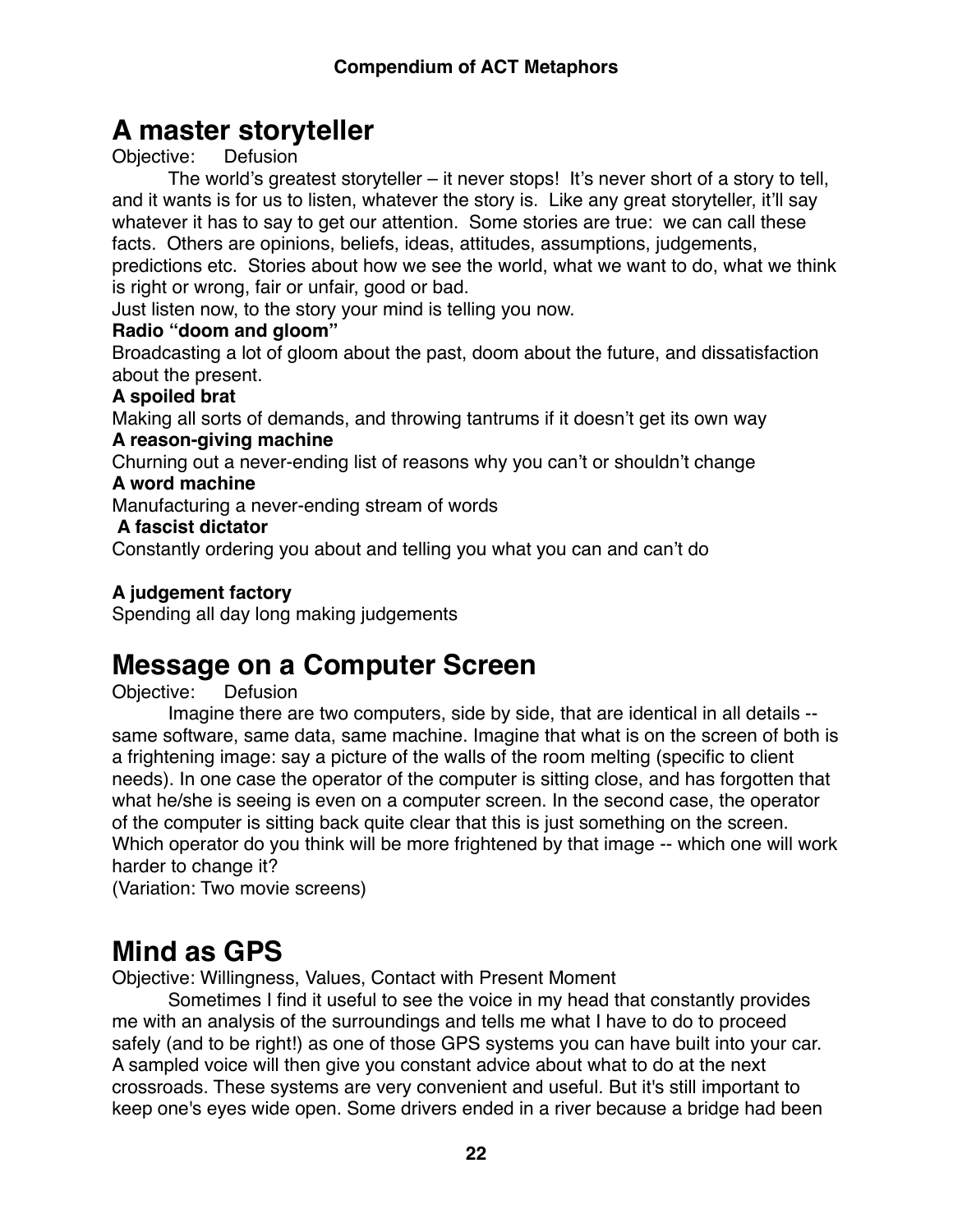suppressed and the system hadn't been updated. In the north of Europe, a truck driver got stuck in a narrow lane. For sure he was on the right way, but the road couldn't accommodate such a wide vehicle. And some accidents happen because a driver is too busy fiddling with the controls of the system and neglects to watch the road. Of course that thought is perfectly logic and your mind tells you that it's not only a thought but the plain truth. But will doing what that thought tells you to do lead you in a direction dear to your heart ? Fiddling with the controls won't give you the answer...

### <span id="page-22-0"></span>**Mind-Train**

Objective: Defusion

Imagine that you are standing at a railway bridge gazing down at three sets of train tracks. A slow mining train is on each set of tracks moving away from you. Each train is composed of a string of little cars carrying ore. Seemingly endless, all three chug slowly along underneath the bridge.

Now, as you look down, imagine that the train to the left carries only the "ore" of things you notice in the present moment. That ore is composed of sensations, perceptions, and emotions. It carries things like the sounds you hear; sweaty palms you feel; skipped heartbeats you sense; sadness you notice; and so forth. The middle train carries only your thoughts: your evaluations, your predictions, your selfconceptualizations, and so on. The train on your right carries your urges to act; your pull to avoid and look away; and your efforts to change the subject. Looking down on these tracks can be seen as a metaphor for looking at your mind.

### <span id="page-22-1"></span>**Monitor and Zoom Lens**

#### Objective: Defusion

When doing presentations using a laptop and projector, there's an option of what to display on each monitor. The laptop screen is called Monitor 1, and the projector is Monitor 2. The graphic in Control Panel is shown as 2 large screens with large white numbers on them. Click on Monitor 1 and it enlarges and comes into the foreground, whilst Monitor 2 gets smaller and further away. Click on Monitor 2 and it zooms up towards you, getting bigger, whilst Monitor 1 goes away. It can be like that with our attention. Something grabs our attention – a sound, a sight, a feeling, a thought – and we zoom in, putting it the foreground of our attention, making it bigger and more intrusive. Everything else moves away into the background. We can choose what we put in the foreground – more helpful thoughts, our breath, imagery, a sensation, what we see, what we hear – so that other more unhelpful thoughts or sensations go more misty into the background. Like a zoom lens as it focuses in on something particular, the rest of the picture goes out of focus, loses clarity. We can zoom in and out, shifting our focus of attention.

### <span id="page-22-2"></span>**Mountain**

Objective: Willingness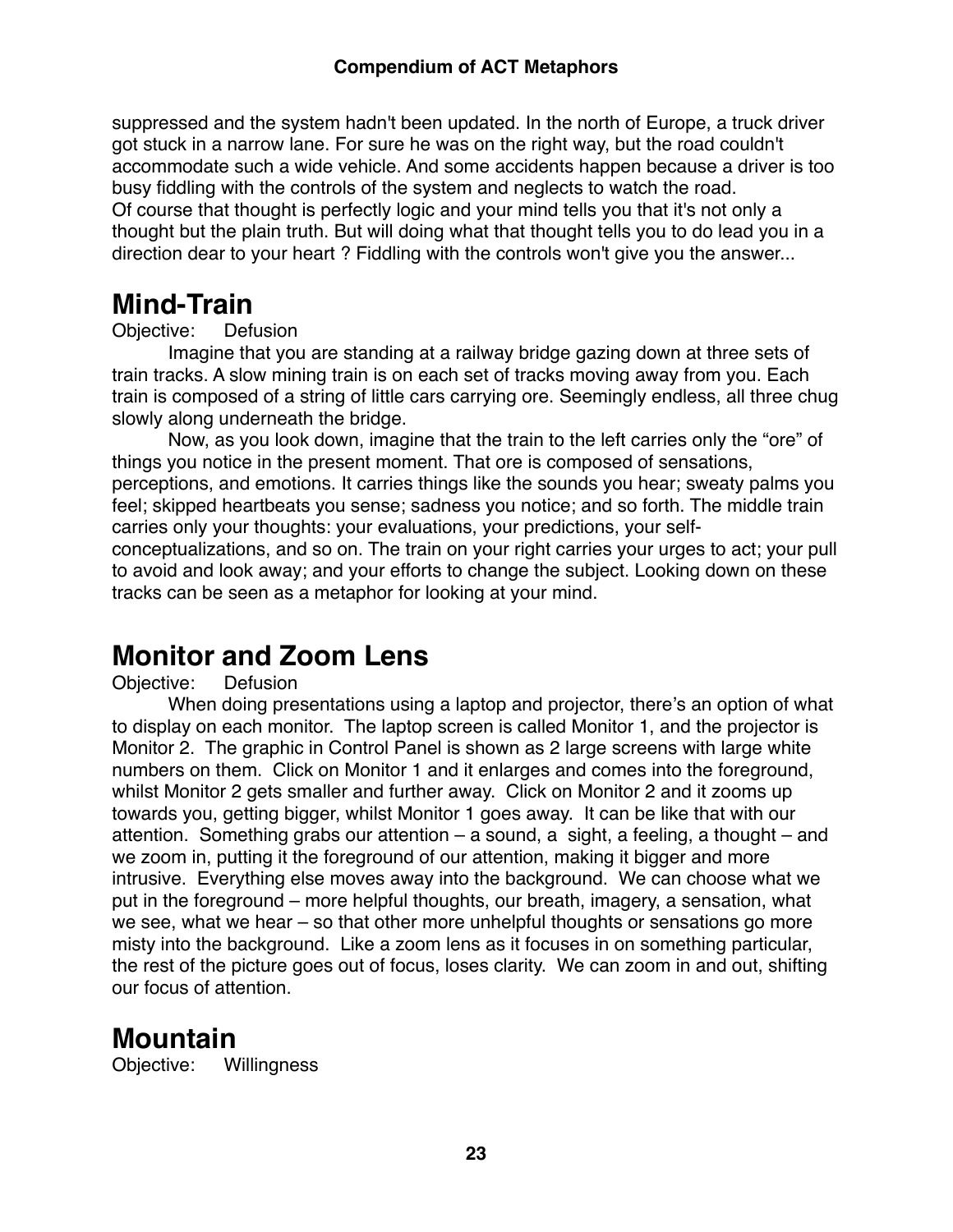Whatever the weather, or whatever happens on the surface of the mountain – the mountain stands firm, strong, grounded, permanent. We can be like that mountain, observing thoughts, feelings, sensations, knowing inner stillness.

### <span id="page-23-0"></span>**Mud in the Glass**

Objective: Willingness, Creative Hopelessness

Our work here is going to be hard. It will stir some things up. Your life is kind of like this glass filled with mud that has settled to the bottom, and our work is to get this glass clean. How do you suppose that we could get the mud out of the glass? What if scooping the mud out could make an extraordinary difference -- what if getting the water messy was worth it? It will feel more painful initially, just the water will appear more muddy....

### <span id="page-23-1"></span>**Mule in the Well**

#### Objective: Control is the Problem

A farmer has an old, useless mule that falls into a dry, abandoned well. Upon realizing that he is stuck, the mule becomes afraid and begins to bray. The farmer, who hears the mule crying, decides that instead of pulling him out, he will just bury the creature in the well. As the farmer shovels dirt into the well, the mule realizes that he is being buried alive. He shivers and shudders, shaking the dirt from his shoulders to down around his feet. He steps up on top of the dirt. The farmer continues to shovel, and the mule continues to shake and step up and up,eventually stepping right out of the well.

### <span id="page-23-2"></span>**Path up the Mountain**

#### Objective: Values

Suppose you are taking a hike in the mountains. You know how mountain trials are constructed, especially if the slopes are steep. They wind back and forth; often have "switchbacks", which make you literally walk back and forth, and sometimes a trail will even drop back to below a level you had reached earlier. If I asked you at a number of points on such a trail to evaluate how well you are accomplishing your goal of reaching the mountaintop, I would hear a different story every time. If you were in switchback mode, you would probably tell me that things weren't going well, that you were never going to reach the top. If you were in a stretch of open territory where you could see the mountaintop and the path leading up to it, you would probably tell me things were going very well. Now imagine that we are across the valley with binoculars, looking at people hiking on this trail. If we were asked how they were doing, we would have a positive progress report every time. We would be able to see that the overall direction of the trail, not what it looks like at a given moment, is the key to progress. We would see that following this crazy, winding trail is exactly what leads to the top.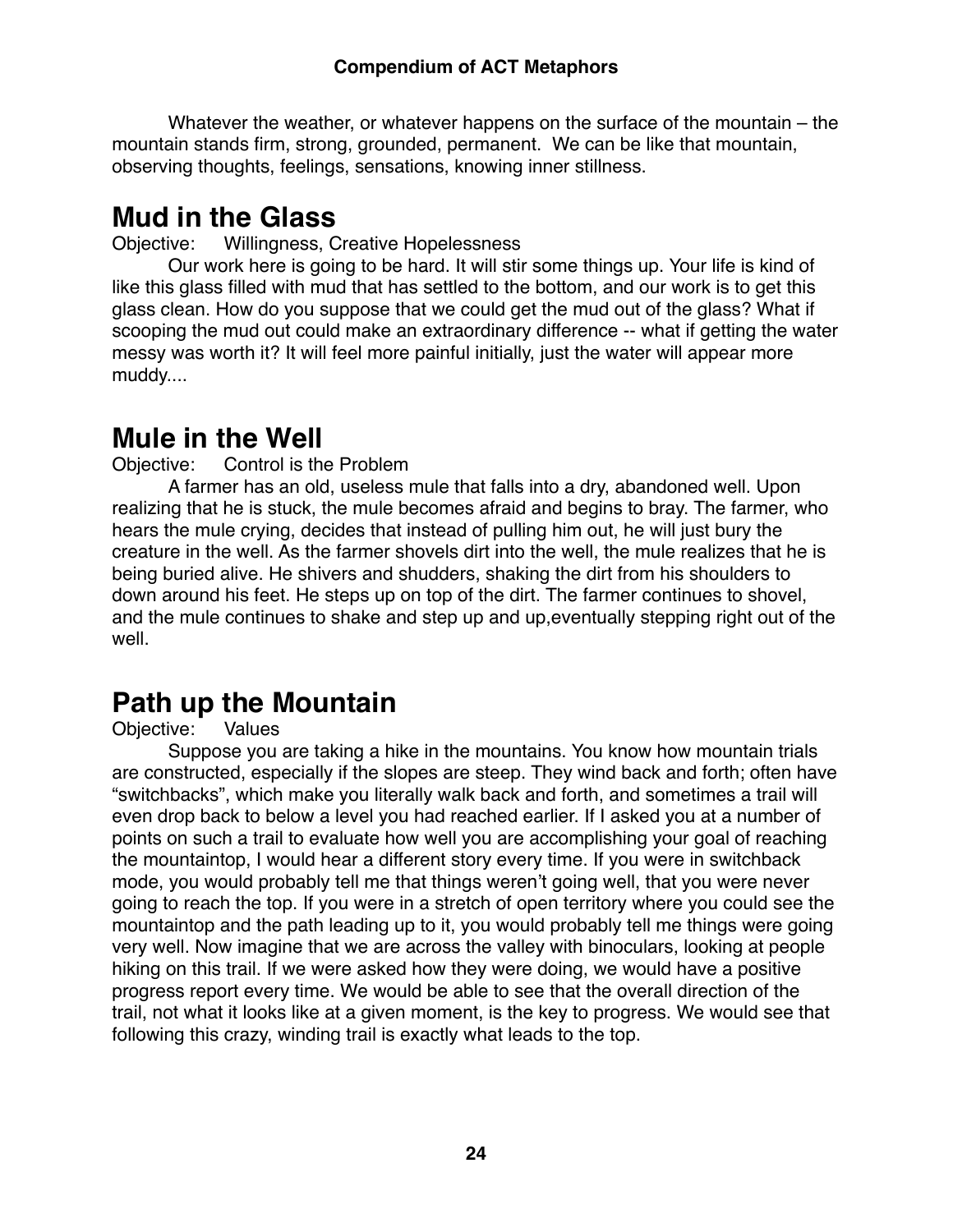### <span id="page-24-0"></span>**Passengers on the Bus**

#### Objective: Defusion

Suppose there is a bus and you are the driver. On this bus we've got a bunch of passengers. The passengers are thoughts, feelings, bodily states, memories, and other aspects of experience. Some of them are scary, and they are dressed up in black leather jackets and they have switchblade knives. What happens is that you are driving along and the passengers start threatening you, telling you what you have to do, where you have to go. "You've got to turn left, " "You've got to turn right" and so on. The threat they have over you is that if you don't do what they say, they're going to come up front from the back of the bus.

It's as if you've made deals with these passengers, and the deal is, "You sit in the back of the bus and scrunch down so that I can't see you very often, and I'll do what you say pretty much." Now what if one day you get tired of that and say, "I don't like this! I'm going to throw those people off the bus!" You stop the bus and you go back to deal with the mean-looking passengers. But you notice that the very first thing you had to do was stop. Notice now, you're not driving anywhere, you're just dealing with the passengers. And they're very strong. They don't intend to leave, and you wrestle with them, but it just doesn't turn out very successfully. (Variation: You kick them off; they get back on at the next stop.)

Eventually, you go back to placating the passengers, trying to get them to sit way in the back again where you can't see them. The problem with this deal is that you do what they ask in exchange for getting them out of your life. pretty soon they don't even have to tell you, "Turn left" -- you know as soon as you get near a left turn that the passengers are going to crawl all over you. In time you may get good enough that you can almost pretend that they're pretty much not on the bus at all. You just tell yourself that left is the only direction you want to turn. However, when they eventually do show up, it's with the added power of the deals that you've made with them in the past.

Now the trick about the whole thing is that the power the passengers have over you is 100% based on this: "If you don't do what we say, we're coming up and we're making you look at us." That's it. It's true that when they come up front they look as if they could do a whole lot more. They have knives, chains, and so forth. It looks as though you could be destroyed. The driver (you) has control of the bus, but you trade off the control in these secret deals with the passengers. In other words, by trying to get control, you've actually given up control! Now notice that even though your passengers claim they can destroy you if you don't turn left, it has never actually happened. These passengers can't make you do something against your will.

Follow up: Which passenger is threatening you now? Are you still driving?

### <span id="page-24-1"></span>**The Plane Crash**

Objective: Values

Not so long ago, a plane landed seemingly miraculously on the River Hudson. All 155 people came out alive. What did those 155 people feel as they stood on dry land and realized what they'd been through? Would they all have had the same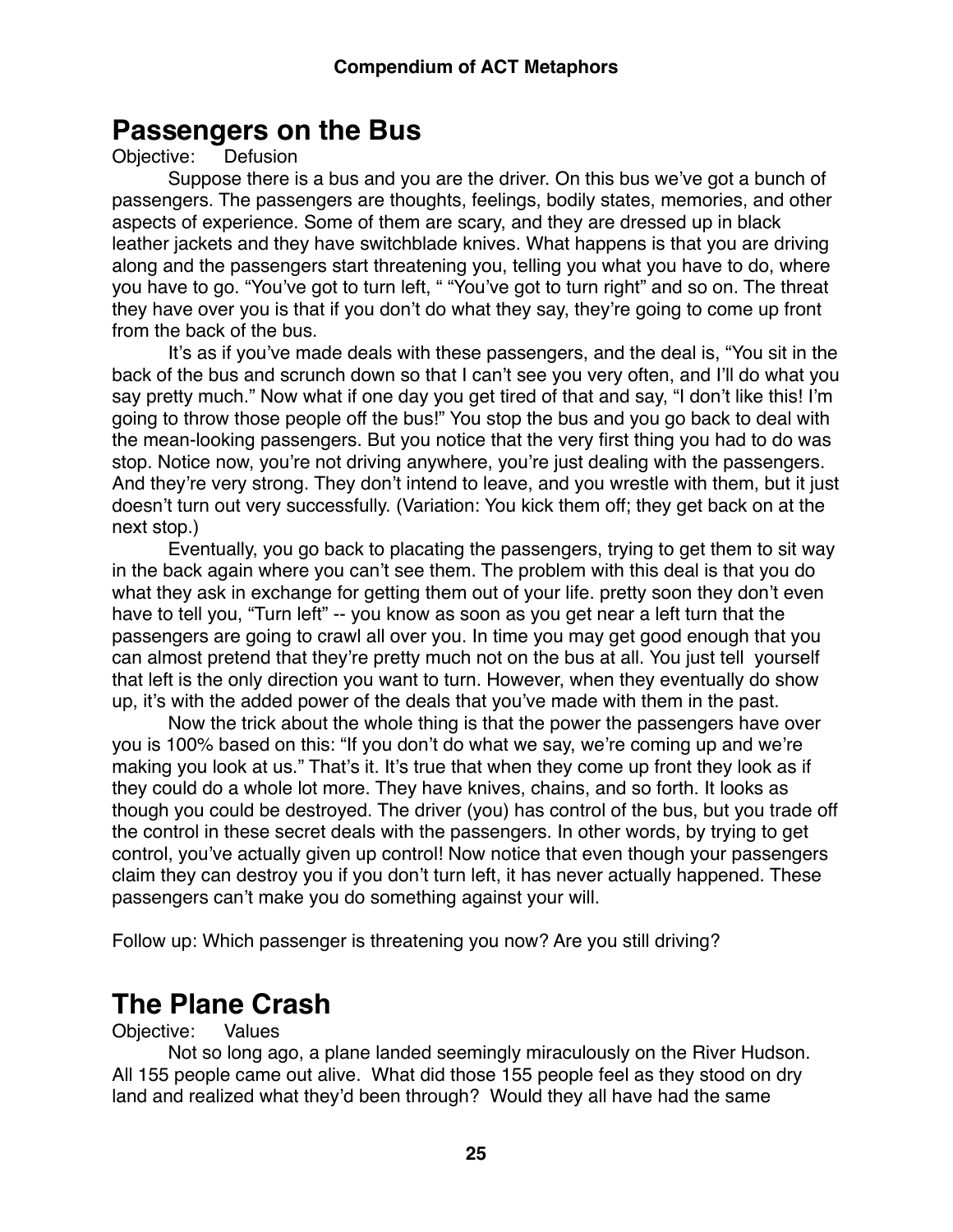reaction? Absolutely not! Many would have felt very distressed and upset – they nearly died, and they might decide never to fly again as it's clearly too dangerous. Others might been overwhelming relief and happiness at having survived. Some might decide to live life to the full as a result of their experience, and be determined to fly even more. There could be 155 different reactions. Same event, different responses. It's not the event which causes our emotions, it's the meaning we give them. Those who interpreted the event as terrifyingly dangerous may feel very distressed, and be too anxious to fly again. Others will feel ecstatic as the meaning they gave the event was that they were incredibly lucky to survive.

### <span id="page-25-0"></span>**Playground Bully**

#### Objective: Defusion

Our minds are like school playgrounds that are surrounded by secure high fences – they keep children in, and others out. Any bullies in that playground mean that the other children can't escape for long. This particular bully uses verbal abuse, shouting, teasing, and threats (rather than physical violence). The children are all fenced in together, and ideally, they have just got to learn to accept and learn to be with each other. So neither can we escape our thoughts, we cannot stop them, but perhaps we can learn to live with them by seeing them differently. Along comes bully, and takes on 3 potential ʻvictims' who all react differently.

Victim 1 – believes the bully, distressed, reacts automatically (bully carries on) Victim 2 – challenges the bully "hey I'm not stupid, I got 8 out of 10 in my spelling test this morning, you only got 4" (bully eventually gives up)

Victim 3 – looks at the bully (acknowledges the thought), then walks away and goes off to play football with his mates (dismisses the thought), then changes their focus of attention.

### <span id="page-25-1"></span>**Poison Ivy and the Anxiety Itch**

Objective: Creative hopelessness

Poison ivy is a plant that produces a strong skin irritant. Most people avoid touching the plant because they know what they'll get: a nasty, red, blistering rash that itches like hell. If you've been unlucky enough to have been exposed, then you know what this is like. You've got the strong urge to scratch. And when you do that, you make matters worse. You end up with open sores on your skin. And if you haven't washed the plant oils from your hands and exposed areas, you may spread the allergic reaction to other parts of your body. No amount of scratching will cure the inflammation. You need to stop the scratching and allow your body to heal itself.

The anxiety itch is like this too. The discomfort rages through your head and body, and you have a strong urge to get relief. So you avoid. You struggle. The problem is that you can't avoid exposure to anxiety in the same way you can avoid a poison ivy plant. Anxiety can show up anytime or anywhere. When you scratch your anxiety itch with avoidance and struggle, it makes the anxiety worse -- the anxiety grows and spreads to infect most of your life. And all that avoidance scratching pulls you out of your life too.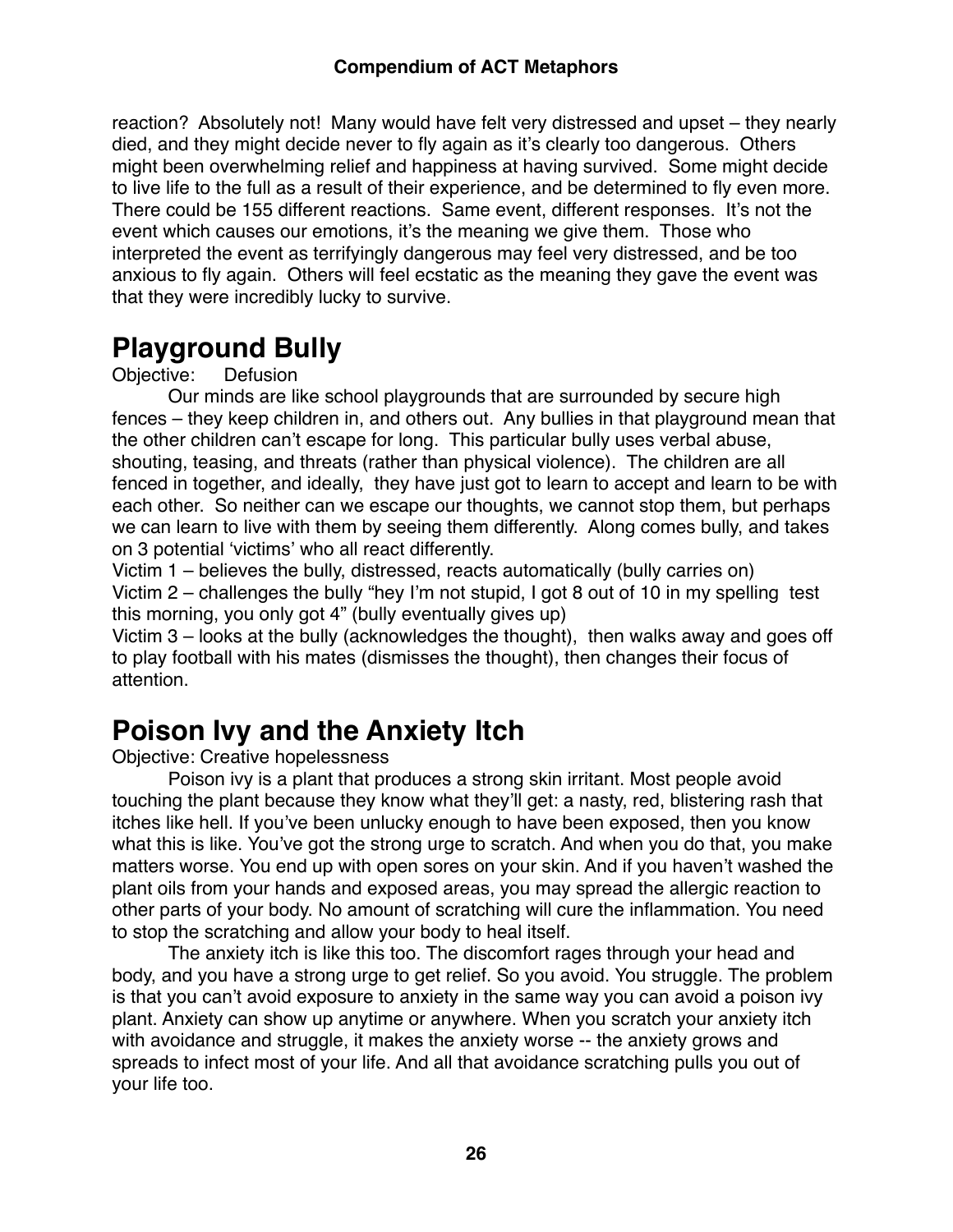### <span id="page-26-0"></span>**Polygraph**

Objective: Control is the problem, not the solution

Suppose I had you hooked up to the best polygraph machine that's ever been built. This is a perfect machine, the most sensitive ever made. When you are all wired up to it, there is you way you can be aroused or anxious without the machine's knowing it. So I tell you that you have a very simple task here: All you have to do is stay relaxed. If you get the least bit anxious, however, I will know it. I know you want to try hard, but I want to give you an extra incentive, so I have also have a .44 Magnum, which will hold to your head. If you just stay relaxed, I won't blow your brains out, but if you get nervous (and I'll know it because your'e wired up to this perfect machine), I'm going to have to kill you. So, just relax! ... What do you think would happen? .... Guess what you'd get? ... The tiniest bit of anxiety would be terrifying. You'd naturally be saying, "Oh, my gosh! I'm getting anxious! Here it comes!" BAMM! How could it work otherwise?

### <span id="page-26-1"></span>**Quicksand**

Objective: Willingness

When we're stuck in quicksand, the immediate impulse is to struggle and fight to get out. But that's exactly what you mustn't do in quicksand – because as you put weight down on one part of your body (your foot), it goes deeper. So the more you struggle, the deeper you sink – and the more you struggle. Very much a no-win situation. With quicksand, there's only one option for survival. Spread the weight of your body over a large surface area – lay down. It goes against all our instincts to lay down and really be with the quicksand, but that's exactly what we have to do. So it is with distress. We struggle and fight against it, but we've perhaps never considered just letting it be, and being with the distressing thoughts and feelings, but if we did, we'd find that we get through it and survive – more effectively than if we'd fought and struggled.

### <span id="page-26-2"></span>**Room full of adhesive tape**

#### Objective: Creative hopelessness

Picture your life as a room. One day you notice that a pipe near the ceiling in a corner is dripping. The sound of the falling drops makes you nervous and you'd like to get rid of it. So you repair the leak with a length of adhesive isolation tape and your peace of mind is back. Until the water finds his way through the glue and the dripping sound is back. Plop.... plop... plop... So you put one more length of tape around the first repair and you are quiet again. Of course your quietness doesn't last very long and you have to fix the leak again and again. That's not a great problem since adhesive tape is pretty cheap and you manage to always have a spare roll handy. It can take months, even years until you notice that that big clumsy repair slowly fills the whole room, that there's less and less space for you to live in and that the dripping comes nearer and nearer to you...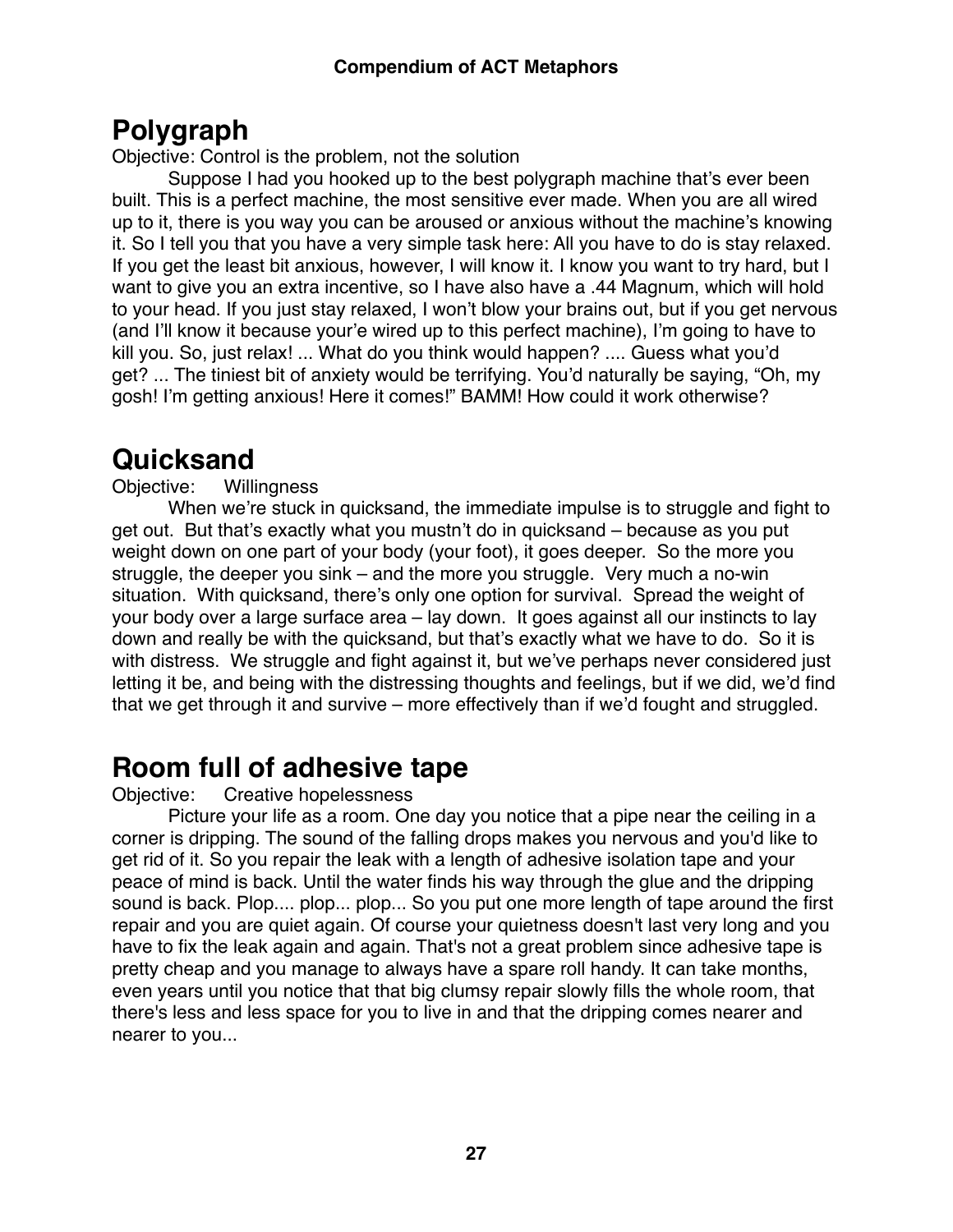### <span id="page-27-0"></span>**Sandstorms**

Objective: Control is the problem, not the answer, Willingness

Sandstorms are violent wind storms that occur in the desert when high winds lift particles of sand into the air thus unleashing a turbulent and suffocating cloud of sand. They can occur unexpectedly and last for as little as a few minutes or as long as a few months. Regardless of how long they last, the effects can be abrasive and blinding to exposed skin. To survive a sandstorm one therefore has to experience the sandstorm from a different position of having exposed skin covered, and ʻriding' the storm. A sandstorm can move whole sand dunes, thus changing the landscape. There is therefore a real danger of getting lost in a whirling wall of sand, as well as the abrasive effects on exposed skin and eyes. To survive a sandstorm, one has to cover exposed skin, and then sit and wait for it to pass whilst experiencing the sights, sounds, smell, taste of the storm, but doing so from a position that allows you to experience it, but not be caught up and exposed in it. Major sandstorms are a natural occurrence – they are part of life in the desert and cannot be avoided.

Difficult life situations/worries/anxieties/fears/problems can be like sandstorms. They are a natural occurrence of life and living. We can sometimes feel as though we are caught in the middle of a sandstorm, lost (moving sand dunes and changing landscapes), and unsure of which direction to move in.

### <span id="page-27-1"></span>**Sh\*t**

Objective: Defusion

Here's a fun one. It's a little gross, perhaps. What minds do is kind of like what organs do for the body. So the client says: "I get it, intestines make shit. Minds make thoughts." We laugh and then start fooling around with the metaphor, like this: What happens if your intestines stop making shit? Not a good thing. What happens when your intestines do make shit?

We agree that most people tend to check it out to see if things are working all right, and then they flush it. Do your intestines make shit sometimes when you don't want them to? Yes and sometimes won't make shit when I DO want them to. Would it make sense to scoop your shit up, put it in your pocket, carry it around with you, and check on it all day? Ewww, no!

# <span id="page-27-2"></span>**Skiing**

#### Objective: Values

Suppose you go skiing. You take a lift to the top of a hill, and you are just about to ski down the hill when a man comes along and asks where you are going. "I'm going to the lodge at the bottom," you reply. He says, "I can help you with that," and promptly grabs you, throws you in a helicopter, flies you to the lodge, and then disappears. So you look around kind of dazed, take a lift to the top of the hill, and you are just about to ski down it when that same man grabs you, throws you into a helicopter, and flies you to the lodge. You'd be upset, no? Skiing is not just the goal of getting to the lodge, because any number of activities can accomplish that for us. Skiing is how we are going to get there. Yet notice that getting to the lodge is important because it allows us to do the process of skiing in a direction. If tried to ski uphill instead of down, it wouldn't work.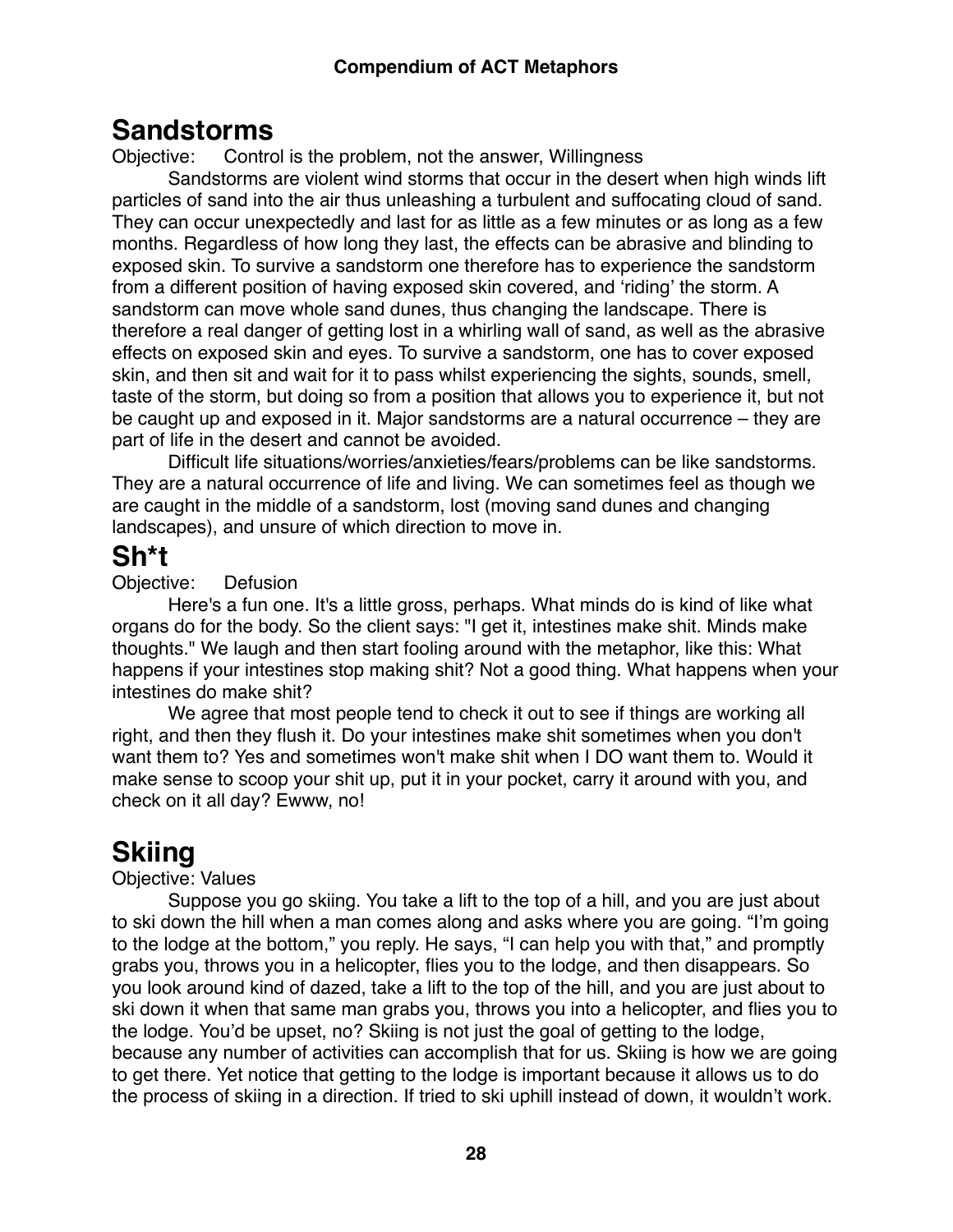Valuing down over up is necessary in downhill skiing. There is a way to say this: Outcome is the process through which process can become the outcome. We need goals, but we need to hold them lightly so that the real point of living and having goals can emerge.

### <span id="page-28-0"></span>**Soldiers in a Parade**

(Variations: Leaves on a Stream, Fourth of July Parade) Objective: Defusion

I'm going to ask you to imagine that there are little people, soldiers, marching of of your left ear down in front of you in a parade. You are up on the reviewing stand, watching the parade go by. Each soldier is carrying a sign, and each thought you have is a sentence written on one of these signs. Some people have a hard time putting thoughts into words, and they see thoughts as images. If that applies to you, put each image on a sign being carried by a soldier.

OK, in a minute I am going to ask you to get centered and begin to let your thoughts go by without having it stop and without your jumping down into the parade. You are just supposed to let it flow. It is very unlikely, however, that you will be able to do this without interruption. And this is the key part of this exercise. At some point you will have the sense that the parade has stopped, or that you have lost the point of the exercise, or that you are down in the parade instead of being on the reviewing stand. When that happens, I would like you to back up a few seconds and see whether you can catch what you were doing right before the parade stopped. Then go ahead and put your thoughts on the placards again, until the parade stops a second time, and so on. The main thing is to notice when it stops for any reason and see wether you can catch what happened right before it stopped.

One more thing. If the parade never gets going at all and you start thinking, "It's not working" or "I'm not doing it right," then let that thought be written on a placard and send it down into the parade. OK. Now let's get comfortable, close your eyes, and get centered. Now allow the parade to begin. You stay up on the reviewing stand and let the parade flow. If it stops or you find yourself in it, note that; see whether you can notice what you were doing right before that happened, get back up on the reviewing stand, and the let the parade begin to flow again. OK, let's begin..... whatever you think, just put it on the cards. (For about 2 to 3 minutes, allow the client to work. Don't underdo it time-wise, and use very few words. If client engages, gently suggest that even that thought could be put on a placard.)

### <span id="page-28-1"></span>**Stove**

Objective: Control is the problem, not the solution

If one experiences physical pain when touching a hot stove, attempting to stop that internal signal of pain or distract oneself from it can have significant consequences (e.g., you may leave your hand on the stove and continue to get burned). So, while the experience of pain is unpleasant, it is adaptive in that it sends the message that an action is needed (moving one's hand). Further, if one avoids using a stove for fear of the possibility of experiencing physical pain, than the value of self-care becomes secondary to attempts to avoid the internal experience of pain.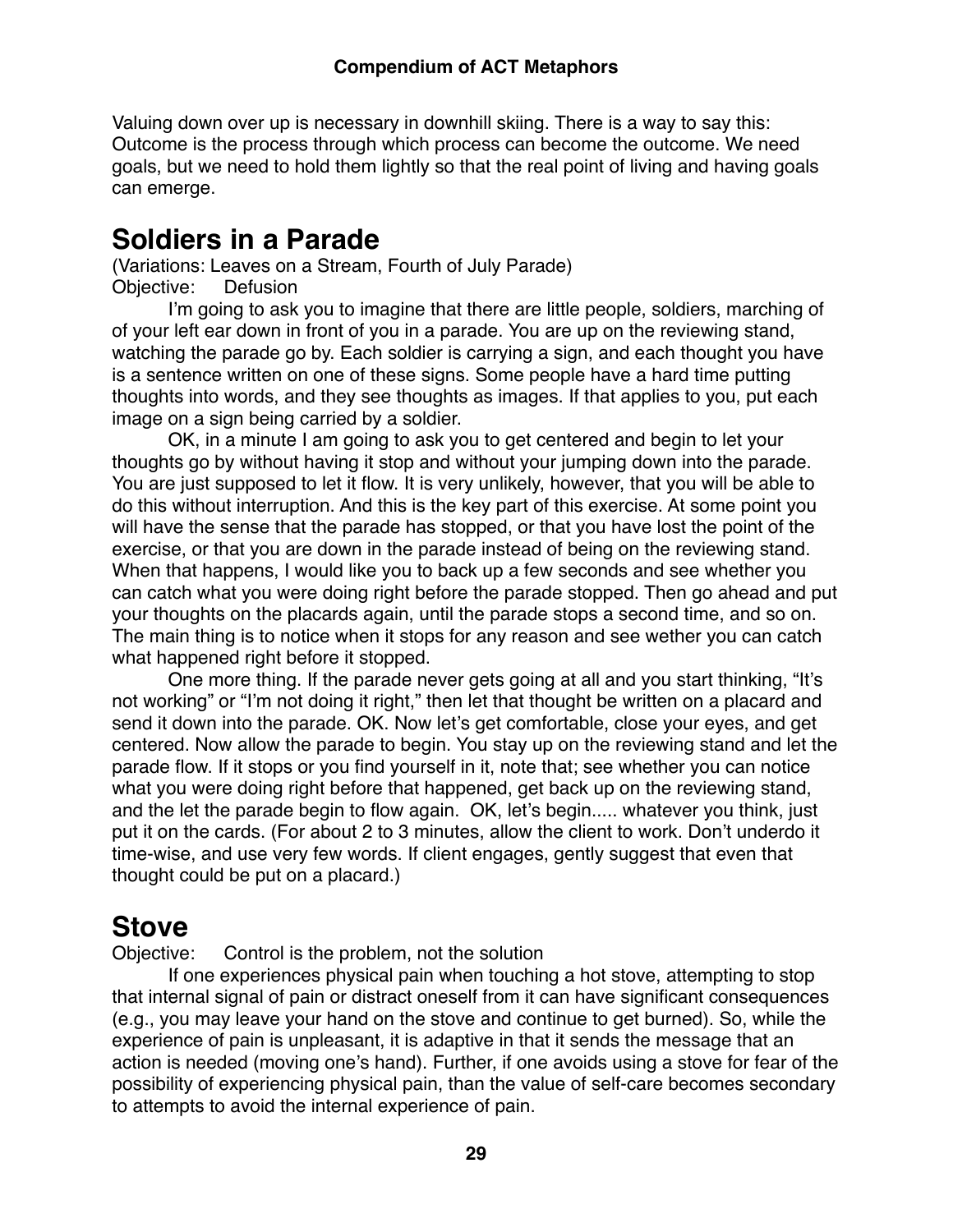### <span id="page-29-0"></span>**Swamp**

Objective: Willingness and Commitment

Suppose you are beginning a journey to a beautiful mountain you can see clearly in the distance. No sooner do you start the hike than you walk right into a swamp that extends as far as you can see in all directions. You say to yourself, "Gee, I didn't realize that I was going to have to go through a swamp. It's all smelly and the mud is all mushy in my shoes. It's hard to lift my feet out of the much and put them forward. I'm wet and tired. Why didn't anyone tell me about this swamp? When this happens, you have a choice: abandon the journey or enter the swamp. Therapy is like that. Life is like that. We go into the swamp, not because we want to get muddy, but because it stands between us and where we are going.

### <span id="page-29-1"></span>**Take your keys with you**

Objective: Willingness and Commitment

(This is a physical metaphor.) Your keys represent different difficult emotions, memories, thoughts and reactions. Picking up the keys and carrying them does not keep you from going anywhere. In fact, the keys can actually open doors that might be locked to us without them.

### <span id="page-29-2"></span>**Taking your Mind for a Walk**

### <span id="page-29-3"></span>**Thoughts as Sales Representatives**

Objective: Defusion

Picture your thoughts as sales representatives. Some of them aren't really gifted for that job. You just tell them you are not interested or you are busy right now and they will apologize for having disturbed you and never bother you again.

But then there are the tough guys. If you refuse to give them an appointment in your office, they will pop up on the parking lot when you are going back to your car or even around your house wenn you are mowing the lawn and put their open briefcase under your nose with those fantastic products they want to sell you. Your life is becoming a hassle, you need to spend more and more time trying to escape them. Instead of doing productive work, you spend most of your time at the office door trying to get rid of them. Maybe it's easier to let them in, listen to what they want to tell you, thank them for coming and let them go... After all, you are the boss : It's up to you to decide which product you'll buy.

Can also add: And maybe one or the other of all these products they advertise could be a good business opportunity?

### <span id="page-29-4"></span>**Tin Can Monster**

Objective: Defusion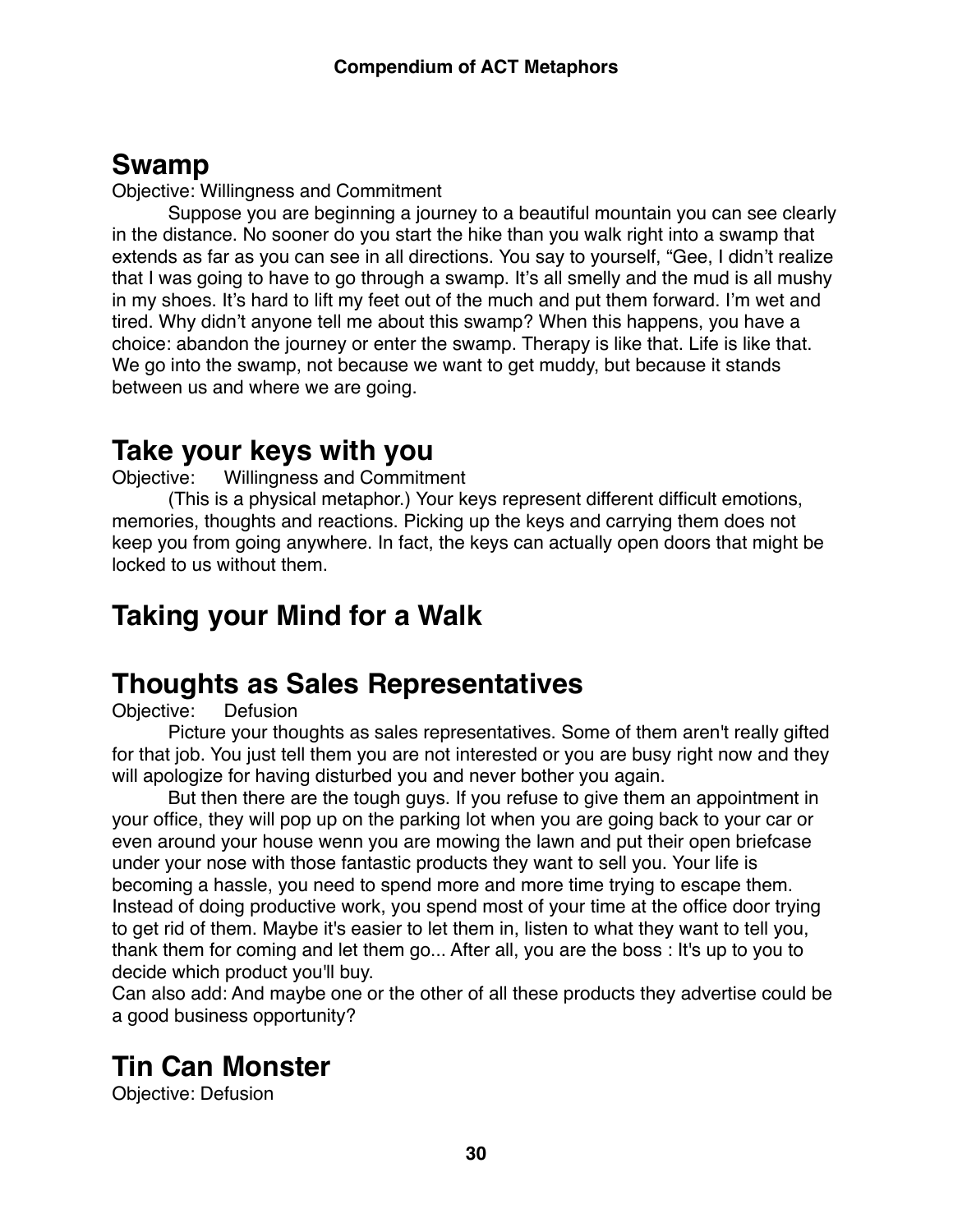Facing our problems is like facing a giant monster who is made up of tin cans and string. The 30-foot monster is almost impossible to face willingly; if we disassemble him, however, into all the cans and string and wire and bubble gum that he's made of, each of those pieces is easier to deal with one at a time.

### <span id="page-30-0"></span>**Tombstone**

#### Objective: Values

When people are buried, an epitaph is often written. They say things like "Here lies Sue. She loved her family with all her heart." If the headstone was yours, what inscription would you like to see on it? How would you most like your life to be characterized? Again, this is neither a description nor a prediction; it is a hope; an aspiration; a wish. It is between you and the person in the mirror. What would you like your life to stand for?

# <span id="page-30-1"></span>**Tug-of-War with a Monster**

#### **Creative Hopelessness**

The situation you are in is like being in a tug-of-war with a monster. It is big, ugly, and very strong. In between you and the monster is a pit, and so far as you can tell it is bottomless. If you lose this tug-of-war, you will fall into this pit and will be destroyed. So you pull and pull, but the harder you pull, the harder the monster pulls, and you edge closer and closer to the pit. The hardest thing to see is that our job here is not to win the tug-of-war...... Our job is to drop the rope.

### <span id="page-30-2"></span>**Tunnel**

Objective: Willingness

When we get anxious driving through a tunnel, the best option is to keep going rather than try to escape. This feeling will pass – there is an end to this tunnel.

### <span id="page-30-3"></span>**Two Scales**

Objective: Control is the problem, not the answer

Imagine there are two scales, like the volume and balance knobs on a sterio. One is right out here in front of us and is called "Anxiety". (use label that fits clients situation. It may help to move your hand as if it is moving up and down a numerical scale.) It can go from 0 to 10. In the posture you're in, what brought you in here was this: "This anxiety is too high. It's way up here, and I want it down here, and I want you, the therapist, to help me do that, please." In other words, you have been trying to pull the pointer down on this scale. But now there's also another scale. It's been hidden. It is hard to see. This other scale can also go from 0 to 10. (Move other hand up and down behind your head so you can't see it.) What we have been doing is gradually preparing the way so that we can see this other scale. We've been bringing it around to look at it. (Move hand around to front). It is really the more important of the two, because it is this one that makes the difference and it is the only one that you can control. This second scale is called "Willingness". It refers to how open you are to experiencing your own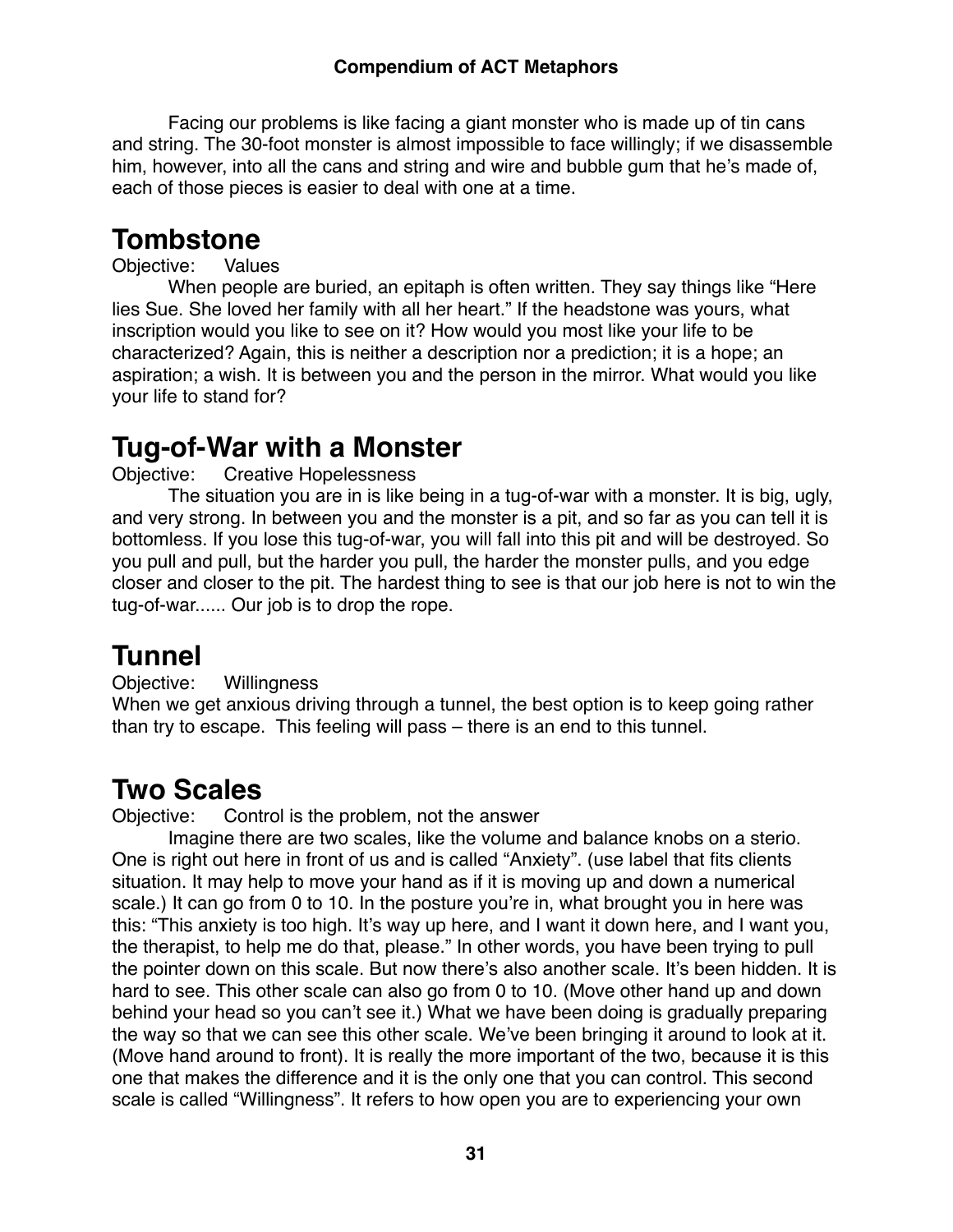experience when you experience it -- without trying to manipulate it, avoid it, escape it, change it, and so on. When Anxiety (or discomfort, depression, etc) is up here at 10, and you're trying hard to control this anxiety, make it go down, make it go away, then you're unwilling to feel this anxiety. In other words, the Willingness scale is down at 0. But that is a terrible combination. I's like a ratchet or something. You know how a ratchet wrench works? When you have a ratchet set one way, no matter how you turn the handle on the wrench it can only tighten the bolt. It's like that. When anxiety is high and willingness is low, the ratchet is set and anxiety can't go down. That's because if you are really, really unwilling to have anxiety, then anxiety is something to be anxious about. It's as if when anxiety is high and willingness drops down, the anxiety kind of locks into place. You turn the ratchet and no matter what you do with that tool, it drives it in tighter. So what we need to do in this therapy is to shift our focus from the anxiety scale to the willingness scale. You've been trying to control anxiety for a long time, and it just doesn't work. It's not that you weren't clever enough; it simply doesn't work. Instead of doing that, we will turn our focus to the willingness scale. Unlike the anxiety scale, which you can't move at will, the willingness scale is something you can set anywhere. It is not a reaction -- not a feeling or a thought -- it is a choice. You've had it set low. you came here with it set low; in fact, coming here at all may initially have ben a reflection of its low setting. What we meed to do is get it set high. If you do this, if you set willingness high, I can guarantee you what will happen to anxiety. I'll tell you exactly what will happen, and you can hold me to this as a solemn promise. If you stop trying to control anxiety your anxiety will be low -- or it will be high. I promise you! Swear. Hold me to it. And when it is low it will be low, until it's not low and then it will be high. And when it is high it will be high, until it isn't high anymore. Then it will be low again. I'm not teasing you. There just aren't good words for what it is like to have the willingness scale set high -- these strange words are as close as I can get. I can say one thing for sure, though, and your experience says the same thing, if you want to know for certain where the anxiety scale will be, then there is something you can do. Just set willingness very, very low, and sooner or later when anxiety starts up, the ratchet will lock in and you will have plenty of anxiety. It will be very predictable. All in the name of getting it low. If you move the willingness scale up, the anxiety is free to move. Sometimes it will be low, and sometimes it will be high, and in both cases you will keep out of a useless and traumatic struggle that can lead only in one direction.

### <span id="page-31-0"></span>**Two Mountains**

Objective: Therapeutic Posture, Willingness

We all have challenges in our lives. It is as if we are all traveling up a mountain. We will encounter streams to cross, ditches to maneuver, rocks to scramble and switchbacks to manage. If you can imagine this, you are on your mountain managing your terrain, and I am on my mountain managing my terrain.

I have the ability to support and help you because I have a different perspective of your journey from my mountain. I can see the full picture from the distance while you see only the immediate obstacle in your path. In this way, we are all the same and yet, I can be of help in supporting you down your path.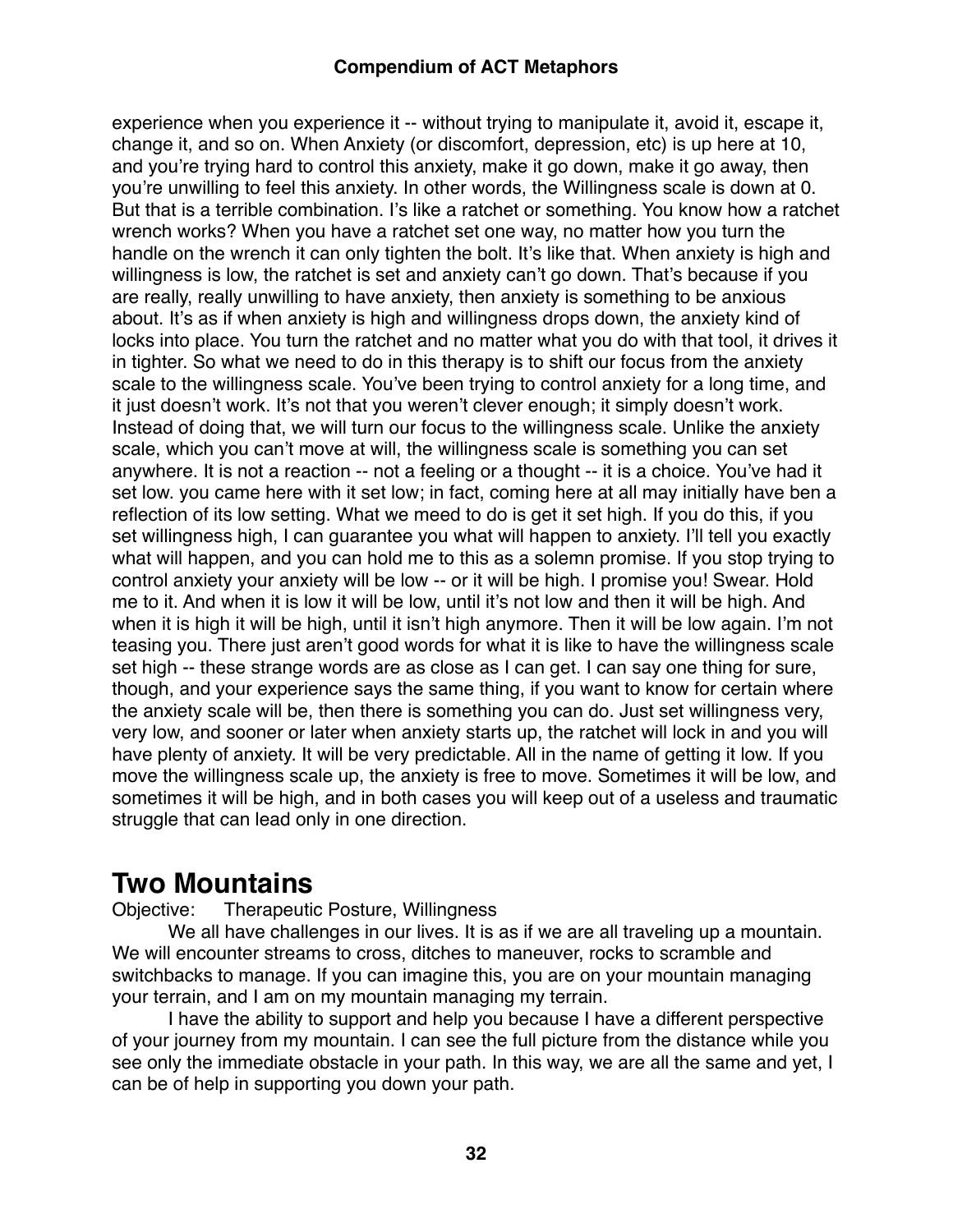### <span id="page-32-0"></span>**Waiting for the Wrong Train**

Objective: Willingness and Committed Action

"Imagine you are going on a journey. Somewhere really special, where you really want to go, somewhere you've wanted to go your whole life. When you get to the train station you see two trains, one is a bit odd looking and strange, some of the seats look a bit hard and overall it looks a bit dirty and uncomfortable. On the next platform, there is a different train; it's a super train. It looks familiar, safe, reliable, the sort of train an accountant or an insurance sales man might prefer. The sign says it has air conditioning, a cinema, and a fancy all you can eat French restaurant that is free. You think, wow! I just have to take this train, I couldn't possibly make my journey on that other one, no way! So you wait for this 'great' train to get ready to board and the odd looking train goes on its way. And you wait for the safe train some more and another odd train leaves the station, and another. All the while you are waiting for a chance to board this great reliable train so you can take your journey, as yet another odd looking one leaves. But here is the thing. What if the safe train can't ever board, what if it won't ever leave the station. What if you are waiting for the wrong train?"

Essentially we have 2 trains, one that will help clients move forward that might be difficult and another one that they would rather wait for. It should be possible to alter the descriptions of the 2 opposing trains to better fit our clients difficulties.

### <span id="page-32-1"></span>**What do you want your lIfe to stand for**

Objective: Values

I want you to image that though some twist of fate you have died but you area bel to attend your funeral in spirit. You are watching and listening to the eulogies offered by your loved ones. Imagine just being in that situation, and get yourself into the room emotionally. OK, now I want to visualize what you would like these people who were part of your life to remember you for. Really be bold here. Let them say exactly what you would most want them to say if you had a totally free choice about what that would be. (Go through for several of the their loved ones, e.g., wife, children, best friend, etc).

Let them say all of these things -- and don't withhold anything. Have it be said as you would most want it. And just make a mental note of these things as you hear them spoken.

### <span id="page-32-2"></span>**Your Life as a Movie**

Objective: Defusion, Values

Picture your life as a movie. The first episodes are already shot. (Now summarize what you know of the – usually difficult – salient moments of the clients life). Now the movie is going on. Imagine you are the director and you can direct an actor that plays your part. But you're a special kind of director with a limited power. You can't go to the screenplay writer and ask him to change the life events happening to you or direct the other characters to act like you'd want them to do. The only actor you can have an influence on is the one playing your part. You can have him/her play exactly like the person you dream to be. Figure out how you would want him/her to act, in that precise situation you are experiencing now. How would you instruct the actor to act if you want